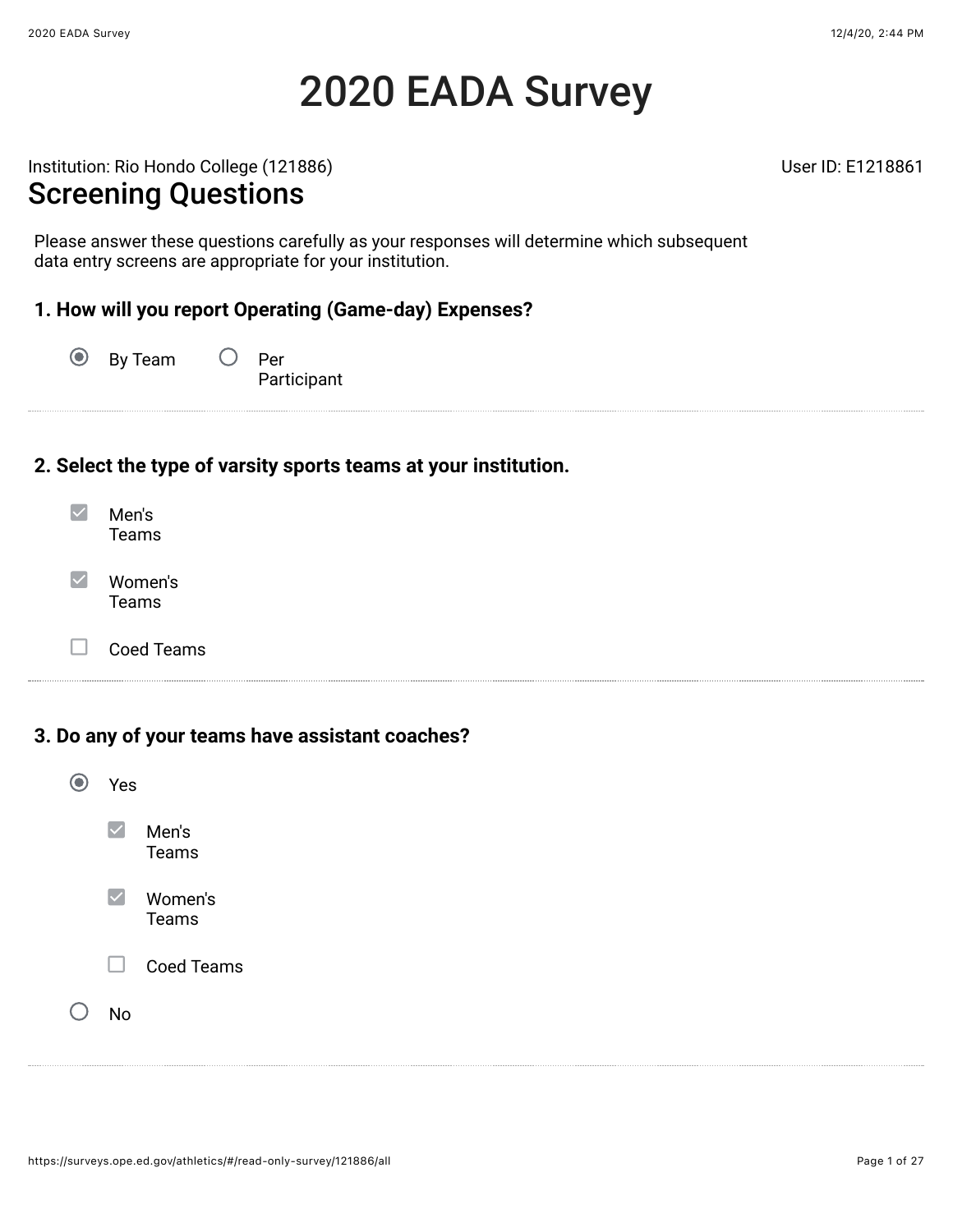- If you save the data on this screen, then return to the screen to make changes, note the following:
- 1) If you select an additional type of team remember to include associated data for that type of team on subsequent screens;
- 2) If you delete a type of team but have already entered associated data on other screens, all associated data for that type of team will be deleted from subsequent screens. However, because the survey system has to recalculate the totals, you must re-save every screen.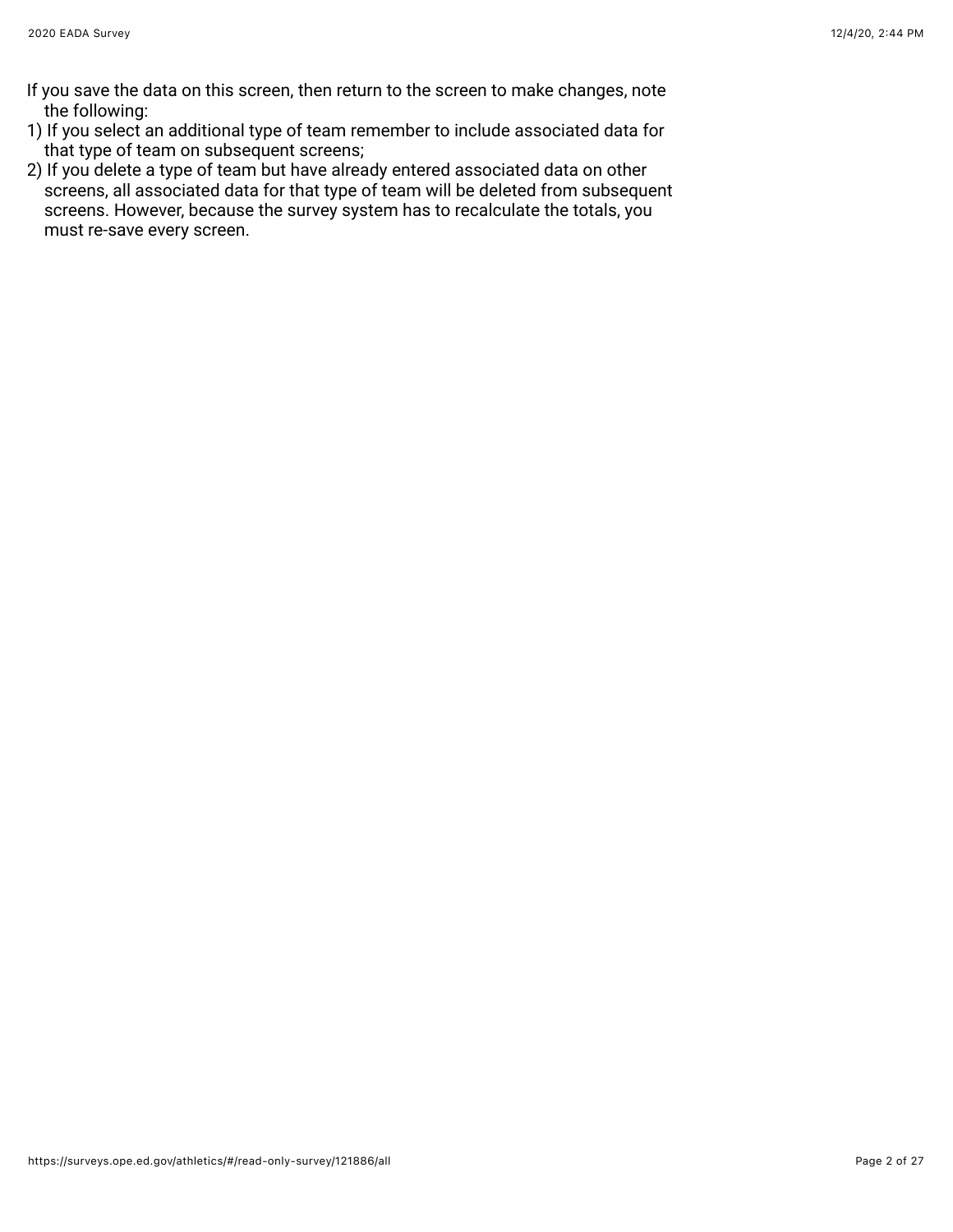# Sports Selection - Men's and Women's Teams

Select the varsity sports teams at your institution.

| <b>Sport</b>                       | Men's                          | <b>Women's Sport</b> |                                      | Men's                | <b>Women's</b>       |
|------------------------------------|--------------------------------|----------------------|--------------------------------------|----------------------|----------------------|
|                                    |                                |                      |                                      |                      |                      |
| Archery                            | $\Box$                         | H                    | Badminton                            |                      |                      |
| Baseball                           | $\boldsymbol{[ \mathcal{p} ]}$ |                      | Basketball                           | $\boxed{\checkmark}$ | $\blacktriangledown$ |
| <b>Beach Volleyball</b>            | $\Box$                         | $\blacktriangledown$ | Bowling                              |                      |                      |
| <b>Cross Country</b>               | $\Box$                         | $\Box$               | Diving                               |                      |                      |
| Equestrian                         | ⊔                              | $\Box$               | Fencing                              |                      | $\sim$               |
| Field Hockey                       |                                | $\Box$               | Football                             |                      |                      |
| Golf                               | $\Box$                         | ⊔                    | Gymnastics                           |                      |                      |
| Ice Hockey                         | $\Box$                         | □                    | Lacrosse                             |                      |                      |
| Rifle                              | Ш                              | $\Box$               | Rodeo                                |                      |                      |
| Rowing                             | $\Box$                         | $\Box$               | Sailing                              |                      | ×.                   |
| Skiing                             | $\Box$                         | □                    | Soccer                               | $\blacktriangledown$ | $\blacktriangledown$ |
| Softball                           |                                | $\blacktriangledown$ | Squash                               |                      |                      |
| Swimming                           |                                | $\blacktriangledown$ | Swimming and<br>Diving<br>(combined) | $\blacktriangledown$ |                      |
| Synchronized<br>Swimming           |                                |                      | <b>Table Tennis</b>                  |                      |                      |
| <b>Team Handball</b>               | H                              | H                    | Tennis                               |                      | $\blacktriangledown$ |
| <b>Track and Field</b><br>(Indoor) |                                |                      | <b>Track and Field</b><br>(Outdoor)  |                      |                      |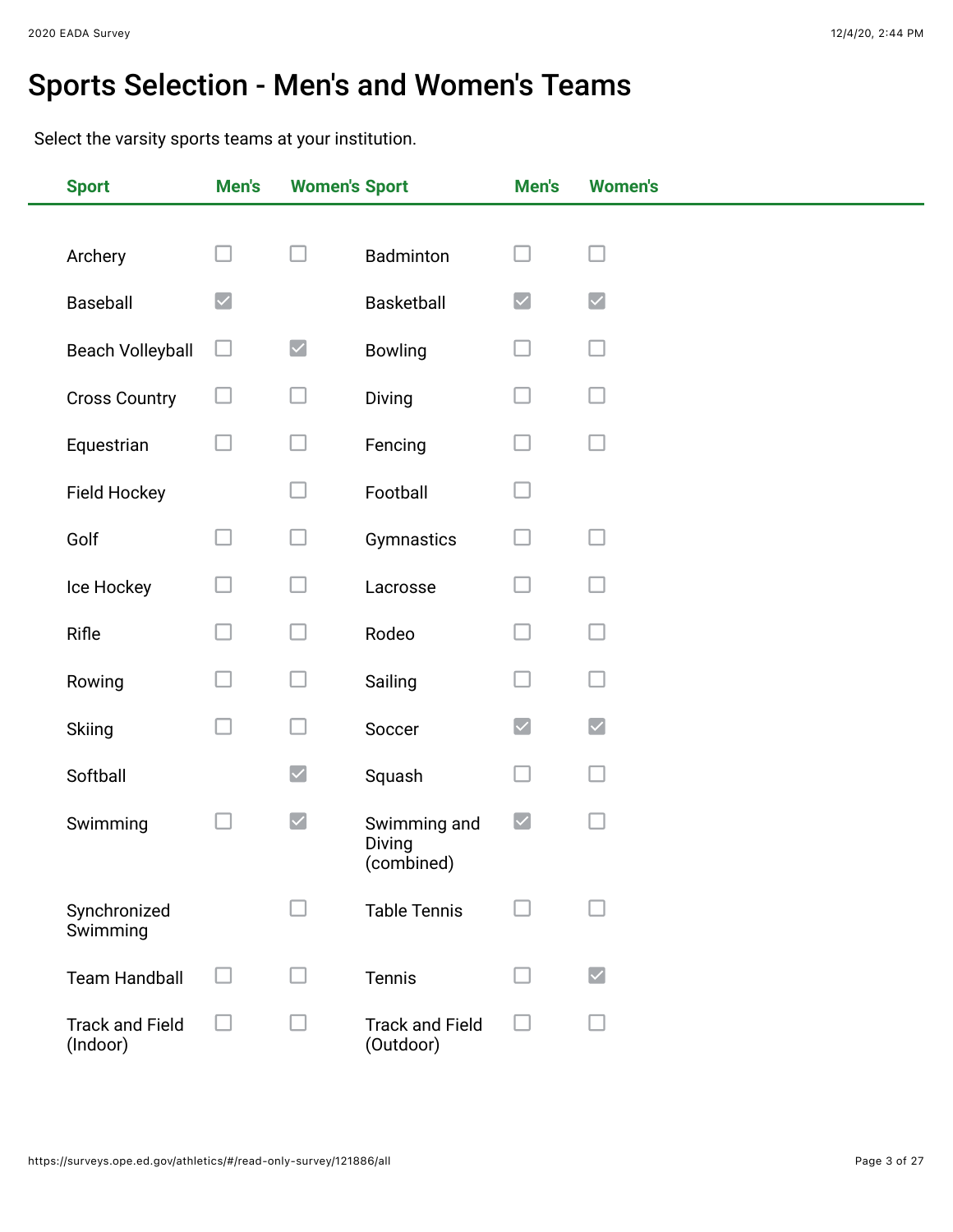| <b>Track and Field</b><br>and Cross<br>Country<br>(combined) |                      |                      | Volleyball                                                    |  |
|--------------------------------------------------------------|----------------------|----------------------|---------------------------------------------------------------|--|
| <b>Water Polo</b>                                            | $\blacktriangledown$ | $\blacktriangledown$ | <b>Weight Lifting</b>                                         |  |
| Wrestling                                                    | $\blacktriangledown$ |                      | Other Sports<br>(Specify sports<br>in the caveat<br>box. $)*$ |  |

#### **Caveat:**

The caveat on this screen is for internal use and does not appear on the EADA Dissemination Website (public site). If you want information to appear on the public site, enter it on the Athletic Participation screen.

**\*** If you indicated in the caveat box that your other sports are Dancing and/or Cheerleading, please specify in the caveat box that these are competitive varsity teams (i.e., not pep squads).

If you save the data on this screen, then return to the screen to make changes, note the following:

- 1) If you select an additional team remember to include associated data for that sport on subsequent screens;
- 2) If you delete a sport but have already entered associated data on other screens, all associated data for that sport will be deleted from subsequent screens. However, because the survey system has to recalculate the totals, you must re-save every screen.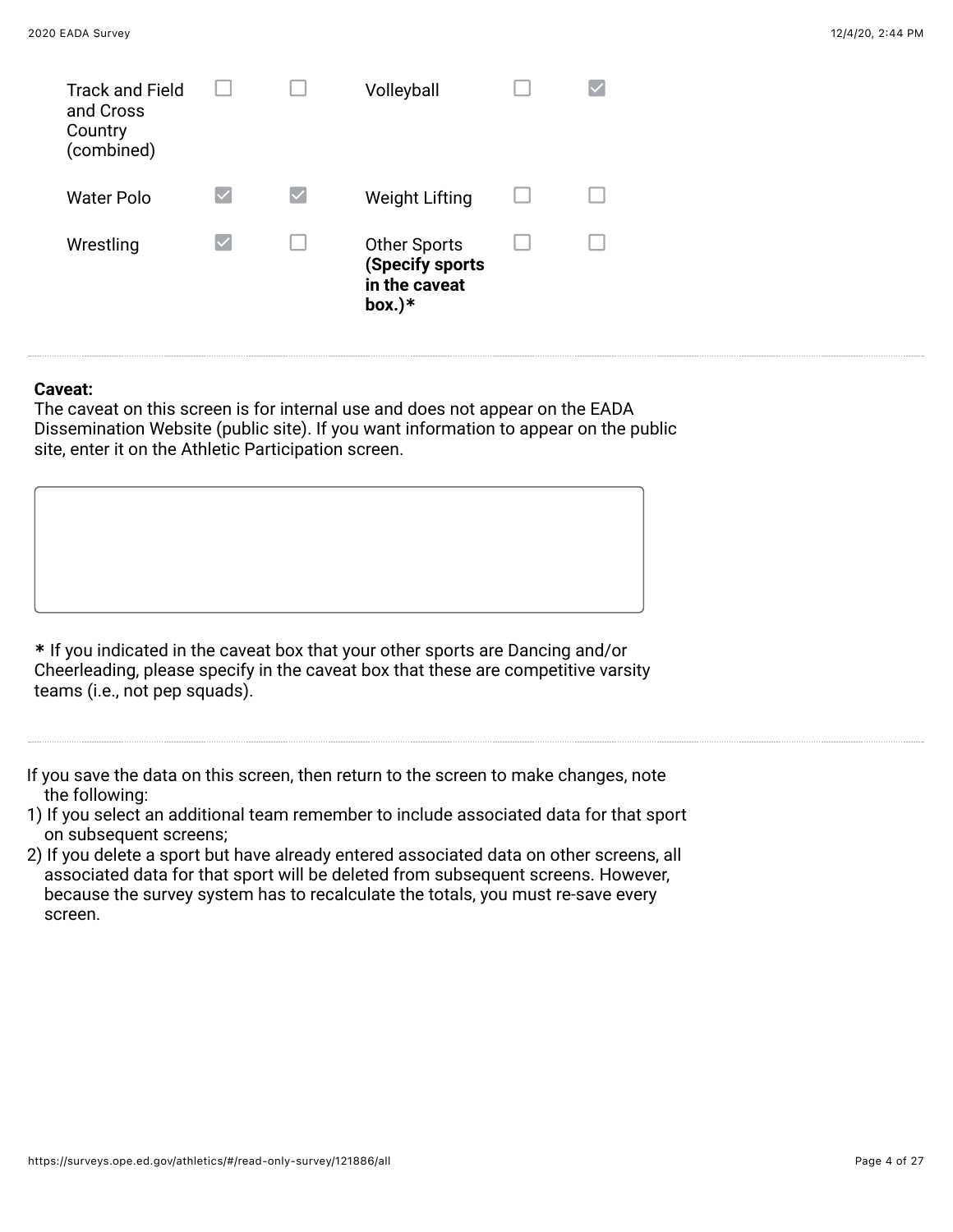# Athletics Participation - Men's and Women's Teams

Enter the number of participants as of the day of the first scheduled contest.

| <b>Varsity Teams</b>           | <b>Men's Teams</b> | <b>Women's Teams</b> |
|--------------------------------|--------------------|----------------------|
| Baseball                       | 31                 |                      |
| Basketball                     | 13                 | 14                   |
| Beach Volleyball               |                    | $15\,$               |
| Soccer                         | 29                 | 20                   |
| Softball                       |                    | $17\,$               |
| Swimming and Diving (combined) | $10\,$             |                      |
| Swimming                       | $8\,$              |                      |
| Diving                         | $\overline{2}$     |                      |
| Swimming                       |                    | $\boldsymbol{6}$     |
| Tennis                         |                    | $\boldsymbol{6}$     |
| Volleyball                     |                    | 14                   |
| Water Polo                     | 14                 | 12                   |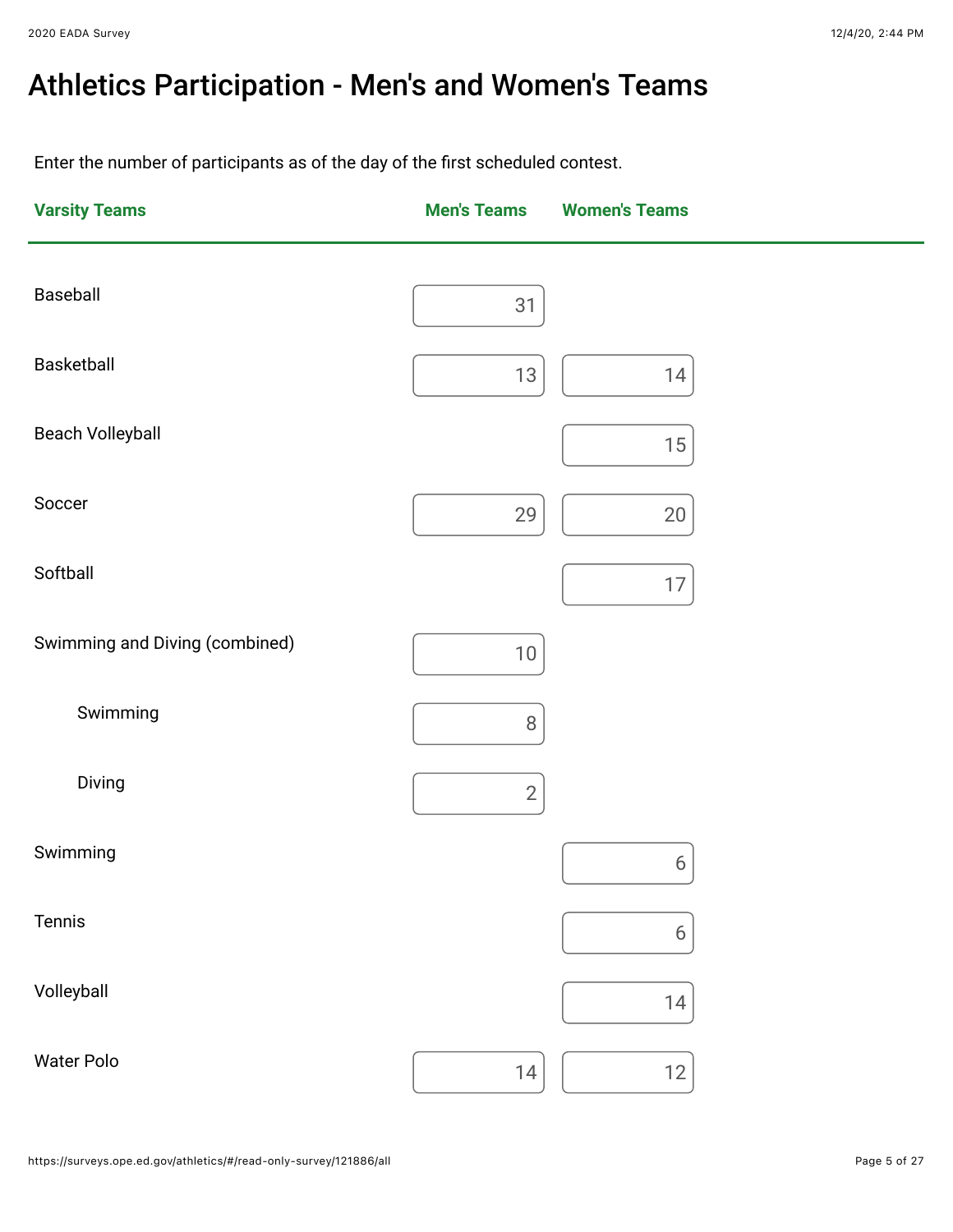| Wrestling                                                                                                                                                                     |            |
|-------------------------------------------------------------------------------------------------------------------------------------------------------------------------------|------------|
| <b>Total Participants Men's and Women's Teams</b>                                                                                                                             | 109<br>104 |
| <b>Unduplicated Count of Participants</b><br>(This is a head count. If an individual<br>participates on more than one team, count<br>that individual only once on this line.) | 106<br>Ý.  |

(For each men's or women's team that includes opposite sex participants, specify the number of male and the number of female students on that team in this caveat box. This does not apply for coed teams. Additionally, provide any other clarifying information here.)

If you save the data on this screen, then return to the screen to make changes, please note you must re-save every screen because the survey system has to recalculate the totals.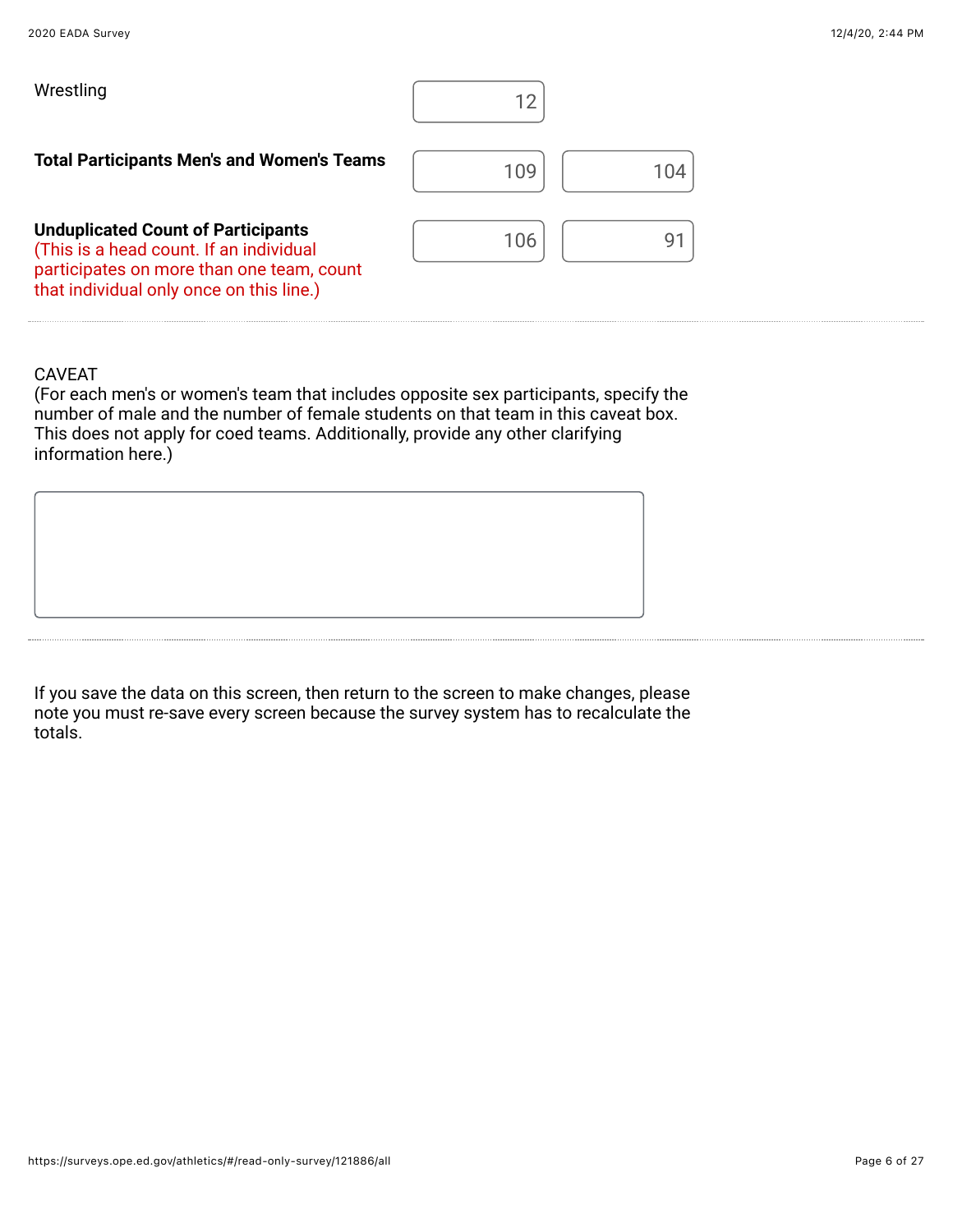### Head Coaches - Men's Teams

For each men's team, indicate whether the head coach is male or female, was assigned to the team on a full-time or part-time basis, and whether the coach was employed by the institution on a full-time basis or on a part-time or volunteer basis, by entering a 1 in the appropriate field.

The Swimming and Diving (combined) fields allow up to 2 head coaches. The Track and Field and Cross Country (combined) fields allow up to 3.

|                                              |                                                                                               |                                                            | <b>Male Head Coaches</b>               |                                                                                            |                                                         |                                                            | <b>Female Head Coaches</b>             |                                                                                               |              |  |
|----------------------------------------------|-----------------------------------------------------------------------------------------------|------------------------------------------------------------|----------------------------------------|--------------------------------------------------------------------------------------------|---------------------------------------------------------|------------------------------------------------------------|----------------------------------------|-----------------------------------------------------------------------------------------------|--------------|--|
| <b>Varsity</b><br><b>Teams</b>               | <b>Assigned Assigned</b><br>to<br><b>Team</b><br>on a<br>Full-<br><b>Time</b><br><b>Basis</b> | to<br>Team<br>on a<br>Part-<br><b>Time</b><br><b>Basis</b> | Full-<br><b>Time</b><br>Institution or | Part-<br><b>Time</b><br><b>Institution Team</b><br>Employee on a<br>EmployeeVolunteer Time | <b>Assigned Assigned</b><br>to<br>Full-<br><b>Basis</b> | to<br>Team<br>on a<br>Part-<br><b>Time</b><br><b>Basis</b> | Full-<br><b>Time</b><br>Institution or | Part-<br><b>Time</b><br><b>Institution Total</b><br>Employee Head<br><b>EmployeeVolunteer</b> | Coaches      |  |
| Baseball                                     |                                                                                               | 1                                                          | 1                                      |                                                                                            |                                                         |                                                            |                                        |                                                                                               | 1            |  |
| Basketball                                   |                                                                                               | 1                                                          | 1                                      |                                                                                            |                                                         |                                                            |                                        |                                                                                               | 1            |  |
| Soccer                                       |                                                                                               | 1                                                          |                                        | 1                                                                                          |                                                         |                                                            |                                        |                                                                                               | $\mathbf{1}$ |  |
| Swimming<br>and Diving<br>(combined)         |                                                                                               | 1                                                          | 1                                      |                                                                                            |                                                         |                                                            |                                        |                                                                                               | $\mathbf{1}$ |  |
| <b>Water Polo</b>                            |                                                                                               | 1                                                          | 1                                      |                                                                                            |                                                         |                                                            |                                        |                                                                                               | 1            |  |
| Wrestling                                    |                                                                                               | 1                                                          |                                        | $\mathbf{1}$                                                                               |                                                         |                                                            |                                        |                                                                                               | $\mathbf{1}$ |  |
| Coaching<br><b>Position</b><br><b>Totals</b> | 0                                                                                             | 6                                                          | $\overline{4}$                         | $\overline{2}$                                                                             | $\mathbf 0$                                             | $\theta$                                                   | $\mathbf 0$                            | $\theta$                                                                                      | 6            |  |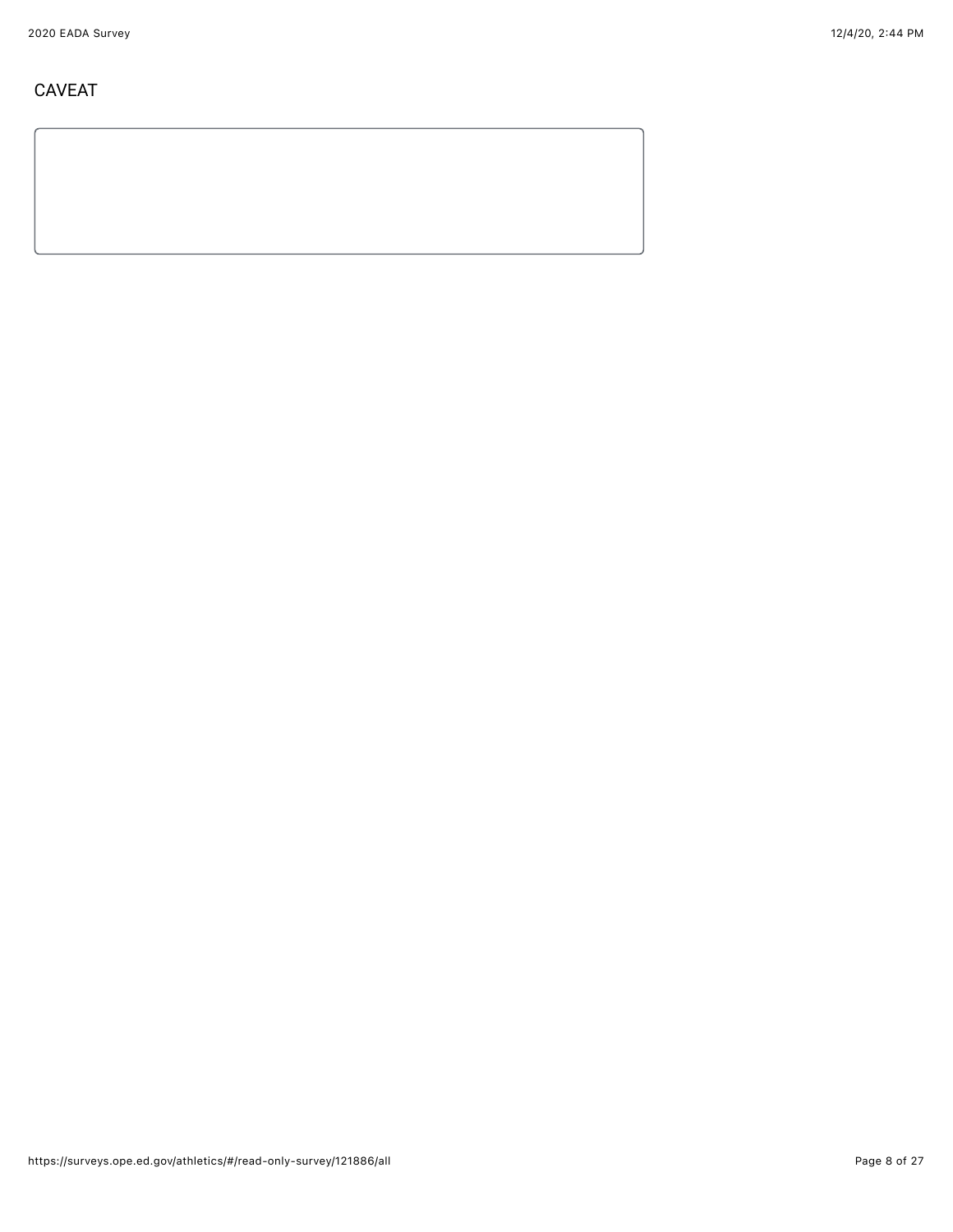### Head Coaches - Women's Teams

For each women's team, indicate whether the head coach is male or female, was assigned to the team on a full-time or part-time basis, and whether the coach was employed by the institution on a full-time basis or on a part-time or volunteer basis, by entering a 1 in the appropriate field.

The Swimming and Diving (combined) fields allow up to 2 head coaches. The Track and Field and Cross Country (combined) fields allow up to 3.

|                                |                                                                                                                                                      | <b>Male Head Coaches</b>                                                                                                                | <b>Female Head Coaches</b>                                                                                            |                                                                                                                                                    |  |
|--------------------------------|------------------------------------------------------------------------------------------------------------------------------------------------------|-----------------------------------------------------------------------------------------------------------------------------------------|-----------------------------------------------------------------------------------------------------------------------|----------------------------------------------------------------------------------------------------------------------------------------------------|--|
| <b>Varsity</b><br><b>Teams</b> | <b>Assigned Assigned</b><br>to<br>to<br>Team<br>Team<br>on a<br>on a<br>Full-<br>Part-<br><b>Time</b><br><b>Time</b><br><b>Basis</b><br><b>Basis</b> | Part-<br><b>Time</b><br>Full-<br><b>Institution Team</b><br>Employee on a<br><b>Time</b><br>Institution<br>or<br>EmployeeVolunteer Time | Assigned Assigned<br>to<br>to<br><b>Team</b><br>on a<br>Full-<br>Part-<br><b>Time</b><br><b>Basis</b><br><b>Basis</b> | Part-<br><b>Time</b><br><b>Institution Total</b><br>Full-<br>Employee Head<br><b>Time</b><br>Institution or<br>Coaches<br><b>EmployeeVolunteer</b> |  |
|                                |                                                                                                                                                      |                                                                                                                                         |                                                                                                                       |                                                                                                                                                    |  |
| Basketball                     |                                                                                                                                                      |                                                                                                                                         |                                                                                                                       | 1                                                                                                                                                  |  |
| Beach<br>Volleyball            |                                                                                                                                                      |                                                                                                                                         |                                                                                                                       | 1                                                                                                                                                  |  |
| Soccer                         |                                                                                                                                                      |                                                                                                                                         | 1                                                                                                                     | 1<br>1                                                                                                                                             |  |
| Softball                       |                                                                                                                                                      |                                                                                                                                         | 1                                                                                                                     | 1<br>1                                                                                                                                             |  |
| Swimming                       |                                                                                                                                                      | 1<br>1                                                                                                                                  |                                                                                                                       | 1                                                                                                                                                  |  |
| <b>Tennis</b>                  |                                                                                                                                                      |                                                                                                                                         |                                                                                                                       | 1                                                                                                                                                  |  |
| Volleyball                     |                                                                                                                                                      |                                                                                                                                         |                                                                                                                       | 1                                                                                                                                                  |  |
| Water Polo                     |                                                                                                                                                      | 1<br>1                                                                                                                                  |                                                                                                                       | 1                                                                                                                                                  |  |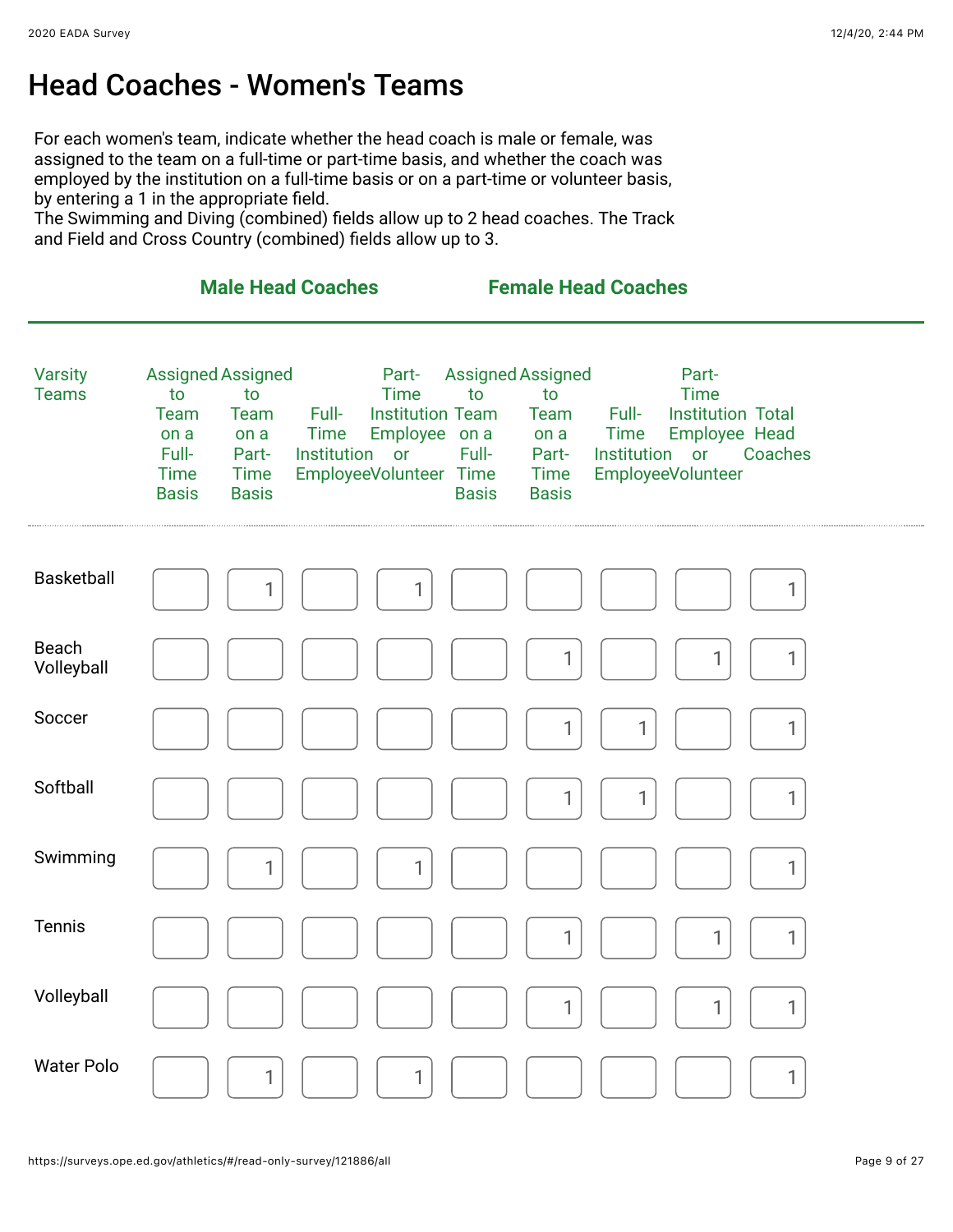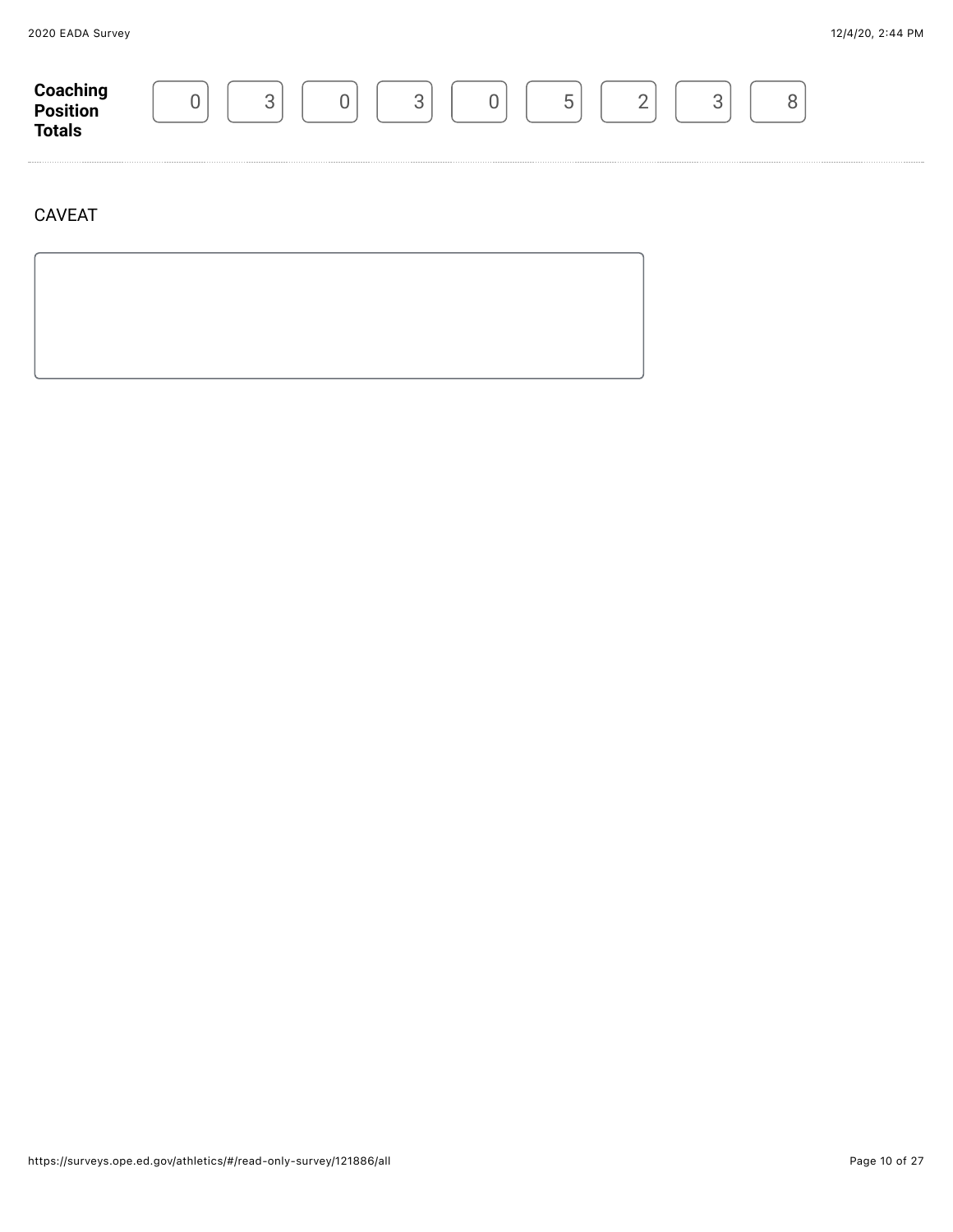### Head Coaches' Salaries - Men's and Women's Teams

Enter only salaries and bonuses that your institution pays head coaches as compensation for coaching. Do not include benefits on this screen. Do not include volunteer coaches in calculating the average salary and the Full-Time Equivalent (FTE) Total.

For help calculating the FTE total click on the Instructions link on this screen.

|                                                                                                                      | Men's<br><b>Teams</b> | <b>Women's</b><br><b>Teams</b> |  |
|----------------------------------------------------------------------------------------------------------------------|-----------------------|--------------------------------|--|
| Average Annual Institutional Salary per Head Coaching<br>Position<br>(for coaching duties only)                      | 25,628                | 20,768                         |  |
| Number of Head Coaching Positions Used to Calculate<br>the Average                                                   | 6                     | 8                              |  |
| Number of Volunteer Head Coaching Positions<br>(Do not include these coaches in your salary or FTE<br>calculations.) | 0                     | 0                              |  |
| Average Annual Institutional Salary per Full-time<br>equivalent (FTE)                                                | 36,438                | 57,688                         |  |
| Sum of Full-Time Equivalent (FTE) Positions Used to<br><b>Calculate the Average</b>                                  | 4.22                  | 2.88                           |  |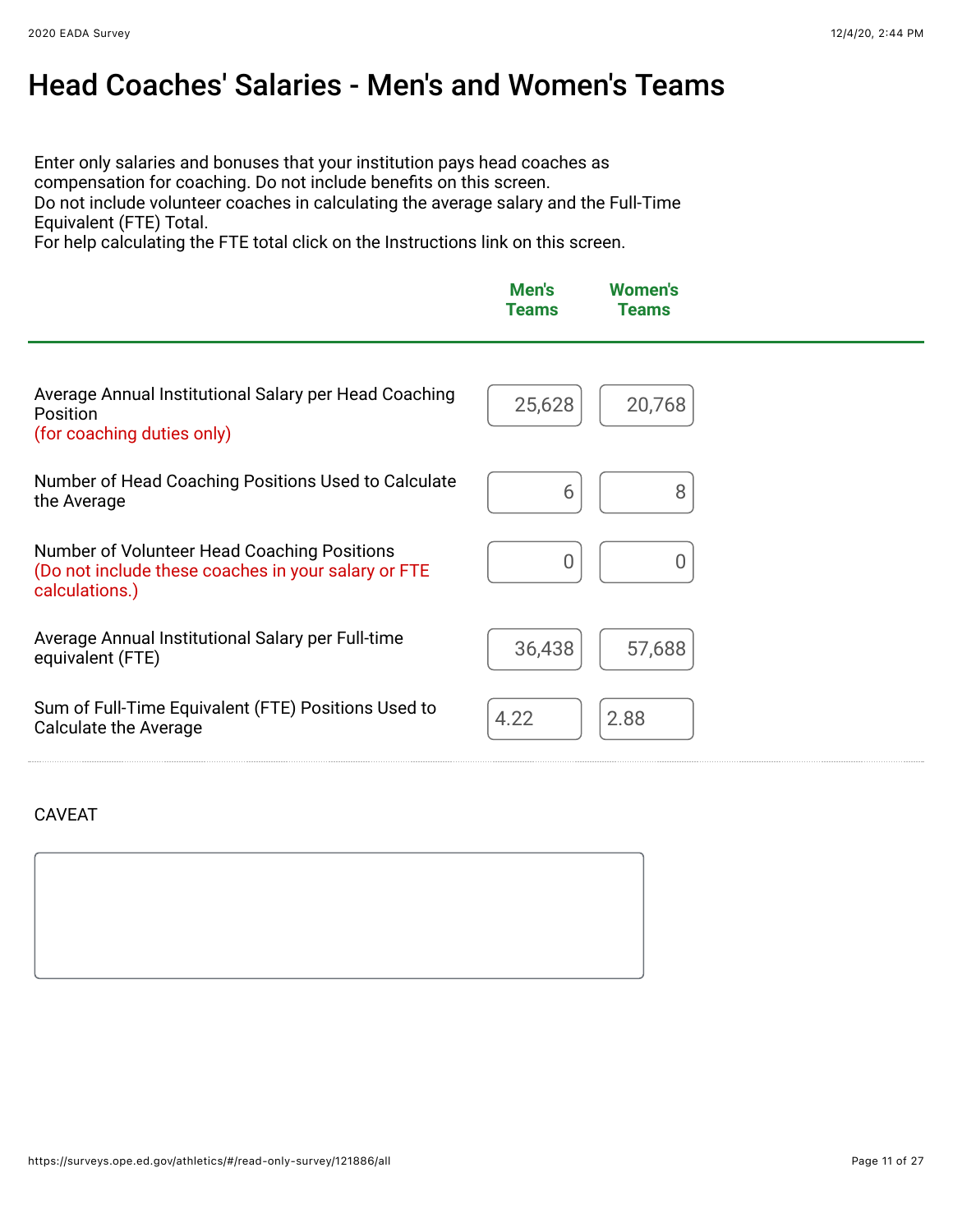### Assistant Coaches - Men's Teams

For each men's team, indicate whether the assistant coach is male or female, was assigned to the team on a full-time or part-time basis, and whether the coach was employed by the institution on a full-time basis or on a part-time or volunteer basis, by entering a 1 in the appropriate field.

|                                       | <b>Male Assistant Coaches</b>                                                          |                                           |                   |                                                                                   | <b>Female Assistant Coaches</b>                     |                                                               |                   |                                                                                            |                                             |  |
|---------------------------------------|----------------------------------------------------------------------------------------|-------------------------------------------|-------------------|-----------------------------------------------------------------------------------|-----------------------------------------------------|---------------------------------------------------------------|-------------------|--------------------------------------------------------------------------------------------|---------------------------------------------|--|
| <b>Varsity</b><br><b>Teams</b>        | Assigned Assigned<br>to<br><b>Team</b><br>on a<br>Full-<br><b>Time</b><br><b>Basis</b> | to<br><b>Team</b><br>on a<br><b>Basis</b> | Part- Institution | <b>Time</b><br>Full- Institution<br>Time Employee<br>or<br>Time EmployeeVolunteer | to<br>Team<br>on a<br>Full-<br>Time<br><b>Basis</b> | Part- Assigned Assigned<br>to<br>Team<br>on a<br><b>Basis</b> | Part- Institution | Part-<br><b>Time</b><br>Full- Institution<br>Time Employee<br>or<br>Time EmployeeVolunteer | <b>Total</b><br><b>Assistant</b><br>Coaches |  |
| Baseball                              |                                                                                        | 5                                         |                   | 5                                                                                 |                                                     |                                                               |                   |                                                                                            | 5                                           |  |
| <b>Basketball</b>                     |                                                                                        | $\overline{2}$                            |                   | $\overline{2}$                                                                    |                                                     | 1                                                             |                   | 1                                                                                          | 3                                           |  |
| Soccer                                |                                                                                        | 5                                         |                   | 5                                                                                 |                                                     |                                                               |                   |                                                                                            | 5                                           |  |
| Swimming<br>and Diving<br>(combined)  |                                                                                        | 1                                         |                   | 1                                                                                 |                                                     |                                                               |                   |                                                                                            | 1                                           |  |
| <b>Water Polo</b>                     |                                                                                        | 3                                         |                   | 3                                                                                 |                                                     |                                                               |                   |                                                                                            | 3                                           |  |
| Wrestling                             |                                                                                        | 6                                         |                   | 6                                                                                 |                                                     |                                                               |                   |                                                                                            | 6                                           |  |
| Coaching<br>Position<br><b>Totals</b> | $\overline{0}$                                                                         | 22                                        | $\mathbf 0$       | 22                                                                                | $\overline{0}$                                      | 1                                                             | $\overline{0}$    | 1                                                                                          | 23                                          |  |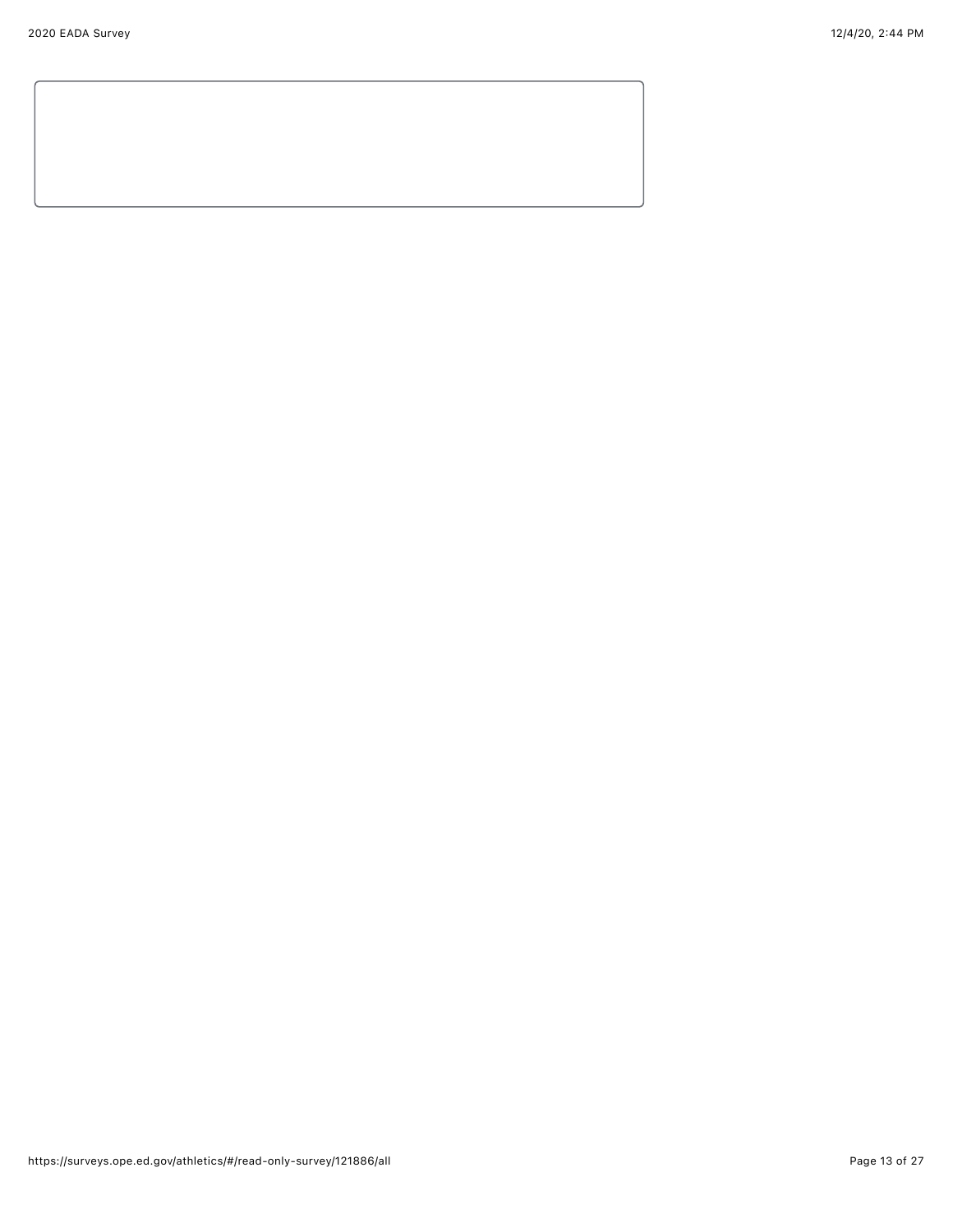### Assistant Coaches - Women's Teams

For each women's team, indicate whether the assistant coach is male or female, was assigned to the team on a full-time or part-time basis, and whether the coach was employed by the institution on a fulltime basis or on a part-time or volunteer basis, by entering a 1 in the appropriate field.

|                                | <b>Male Assistant Coaches</b>                                                                                                                                                                                                                        | <b>Female Assistant Coaches</b>                                                                                                                                                                                                        |                                             |
|--------------------------------|------------------------------------------------------------------------------------------------------------------------------------------------------------------------------------------------------------------------------------------------------|----------------------------------------------------------------------------------------------------------------------------------------------------------------------------------------------------------------------------------------|---------------------------------------------|
| <b>Varsity</b><br><b>Teams</b> | <b>Assigned Assigned</b><br>to<br>to<br><b>Time</b><br>Full- Institution<br><b>Team</b><br><b>Team</b><br>Time Employee<br>on a<br>on a<br>Full-<br>Part- Institution<br>or<br>Time EmployeeVolunteer<br><b>Time</b><br><b>Basis</b><br><b>Basis</b> | Part-Assigned Assigned<br>Part-<br><b>Time</b><br>to<br>to<br>Full- Institution<br>Team<br>Team<br>Time Employee<br>on a<br>on a<br>Full-<br>Part- Institution<br>or<br>Time EmployeeVolunteer<br>Time<br><b>Basis</b><br><b>Basis</b> | <b>Total</b><br><b>Assistant</b><br>Coaches |
| <b>Basketball</b>              | $\overline{2}$<br>$\overline{2}$                                                                                                                                                                                                                     | $\overline{2}$<br>$\overline{2}$                                                                                                                                                                                                       | 4                                           |
| Beach<br>Volleyball            | 1                                                                                                                                                                                                                                                    | 1                                                                                                                                                                                                                                      | $\overline{2}$                              |
| Soccer                         | 4<br>4                                                                                                                                                                                                                                               | 3<br>3                                                                                                                                                                                                                                 | $\overline{7}$                              |
| Softball                       | 1<br>1                                                                                                                                                                                                                                               | 1                                                                                                                                                                                                                                      | $\overline{2}$                              |
| Swimming                       | $\overline{2}$<br>$\overline{2}$                                                                                                                                                                                                                     |                                                                                                                                                                                                                                        | $\overline{2}$                              |
| <b>Tennis</b>                  |                                                                                                                                                                                                                                                      |                                                                                                                                                                                                                                        | $\overline{0}$                              |
| Volleyball                     | 1                                                                                                                                                                                                                                                    | 1                                                                                                                                                                                                                                      | $\overline{2}$                              |
| <b>Water Polo</b>              | 1                                                                                                                                                                                                                                                    | 1                                                                                                                                                                                                                                      | $\overline{2}$                              |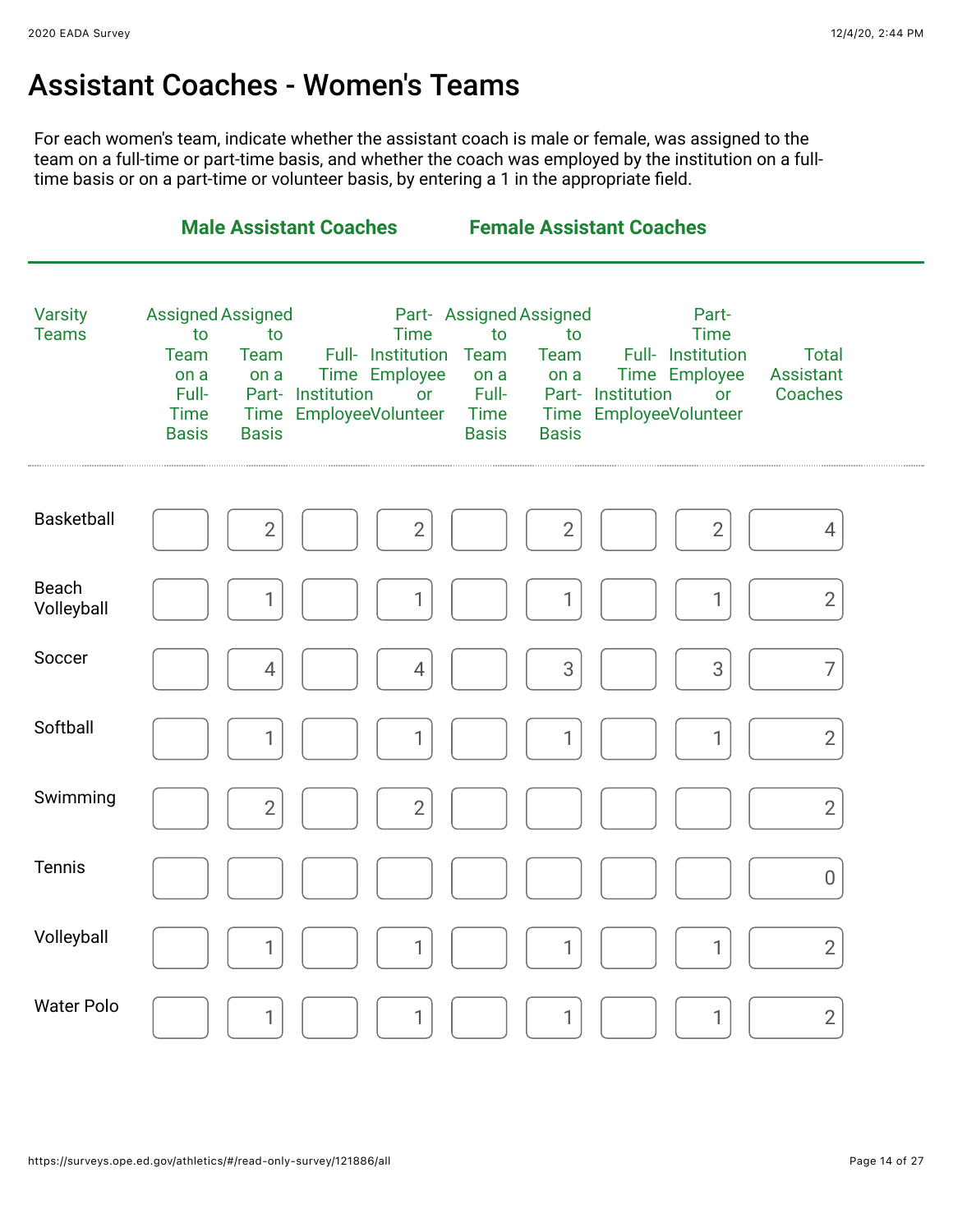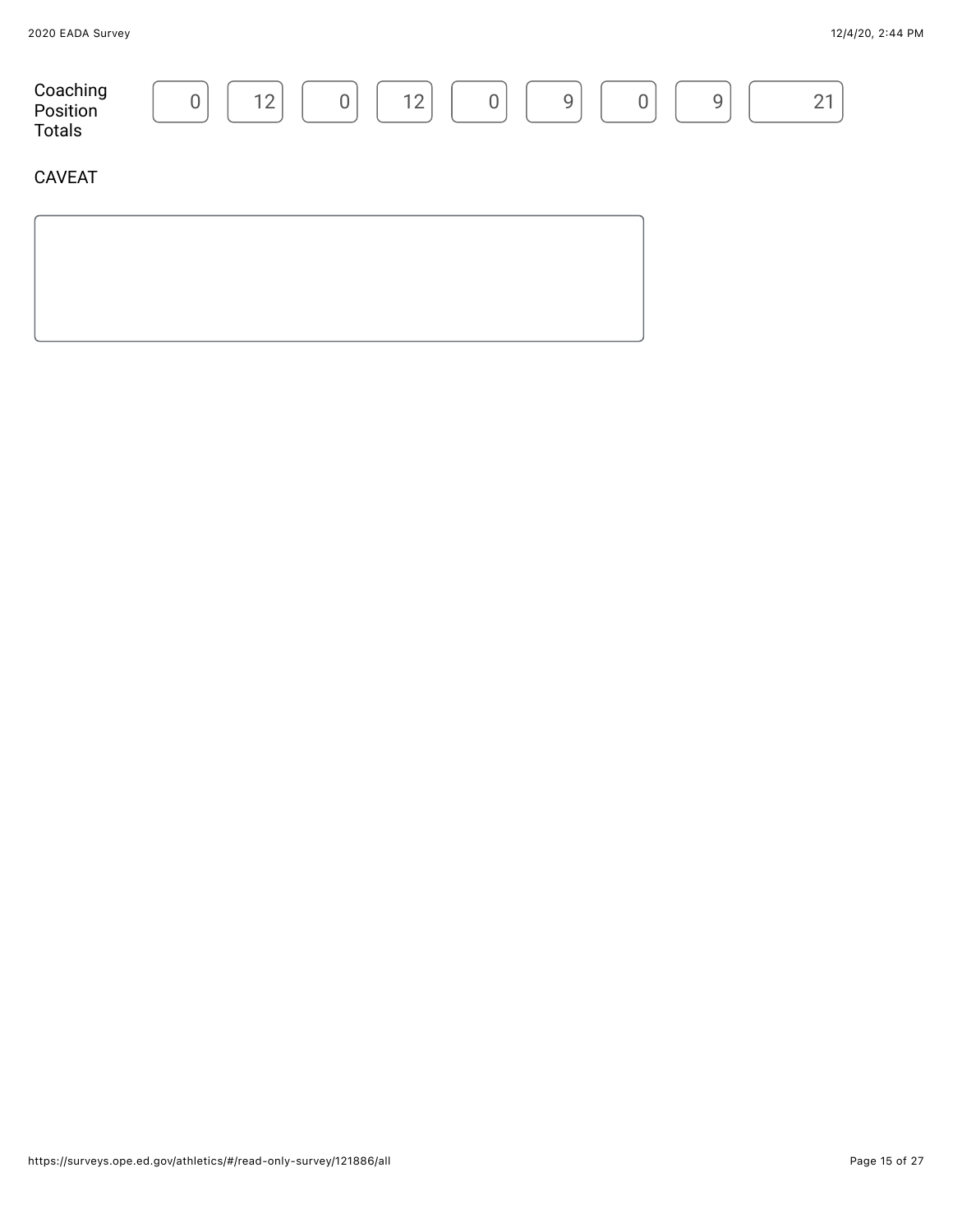### Assistant Coaches' Salaries - Men's and Women's Teams

Enter only salaries and bonuses that your institution pays assistant coaches as compensation for coaching. Do not include benefits on this screen.

Do not include volunteer coaches in calculating the average salary and the Full-Time Equivalent (FTE) Total.

For help calculating the FTE total click on the Instructions link on this screen.

|                                                                                                                           | Men's<br><b>Teams</b> | <b>Women's</b><br><b>Teams</b> |
|---------------------------------------------------------------------------------------------------------------------------|-----------------------|--------------------------------|
| Average Annual Institutional Salary per Assistant<br><b>Coaching Position</b><br>(for coaching duties only)               | 1,667                 | 2,813                          |
| Number of Assistant Coaching Positions Used to<br><b>Calculate the Average</b>                                            | 11                    | 11                             |
| Number of Volunteer Assistant Coaching Positions<br>(Do not include these coaches in your salary or FTE<br>calculations.) | 12                    | 10                             |
| Average Annual Institutional Salary per Full-time<br>equivalent (FTE)                                                     | 18,711                | 21,638                         |
| Sum of Full-Time Equivalent (FTE) Positions Used to<br>Calculate the Average                                              | 0.98<br>$\bullet$     | 1.43                           |

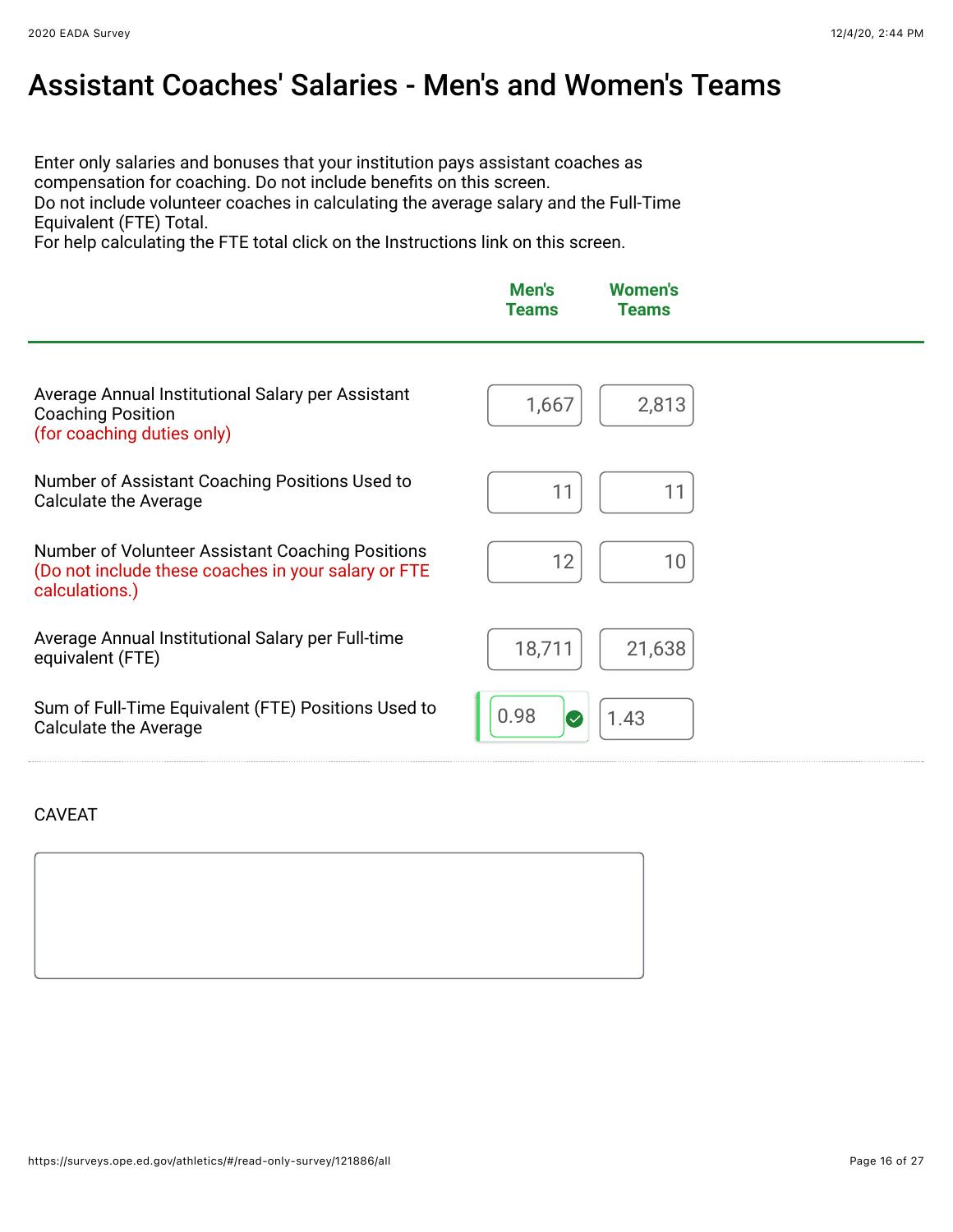### Athletically Related Student Aid - Men's and Women's Teams

Athletically related student aid is any scholarship, grant, or other form of financial assistance, offered by an institution, the terms of which require the recipient to participate in a program of intercollegiate athletics at the institution. Other student aid, of which a student-athlete simply happens to be the recipient, is not athletically related student aid. If you do not have any aid to report, enter a 0.

|                 | <b>Men's Teams</b> Women's Teams | <b>Total</b> |
|-----------------|----------------------------------|--------------|
| Amount of Aid   |                                  |              |
| Ratio (percent) |                                  | 100%         |
| <b>CAVEAT</b>   |                                  |              |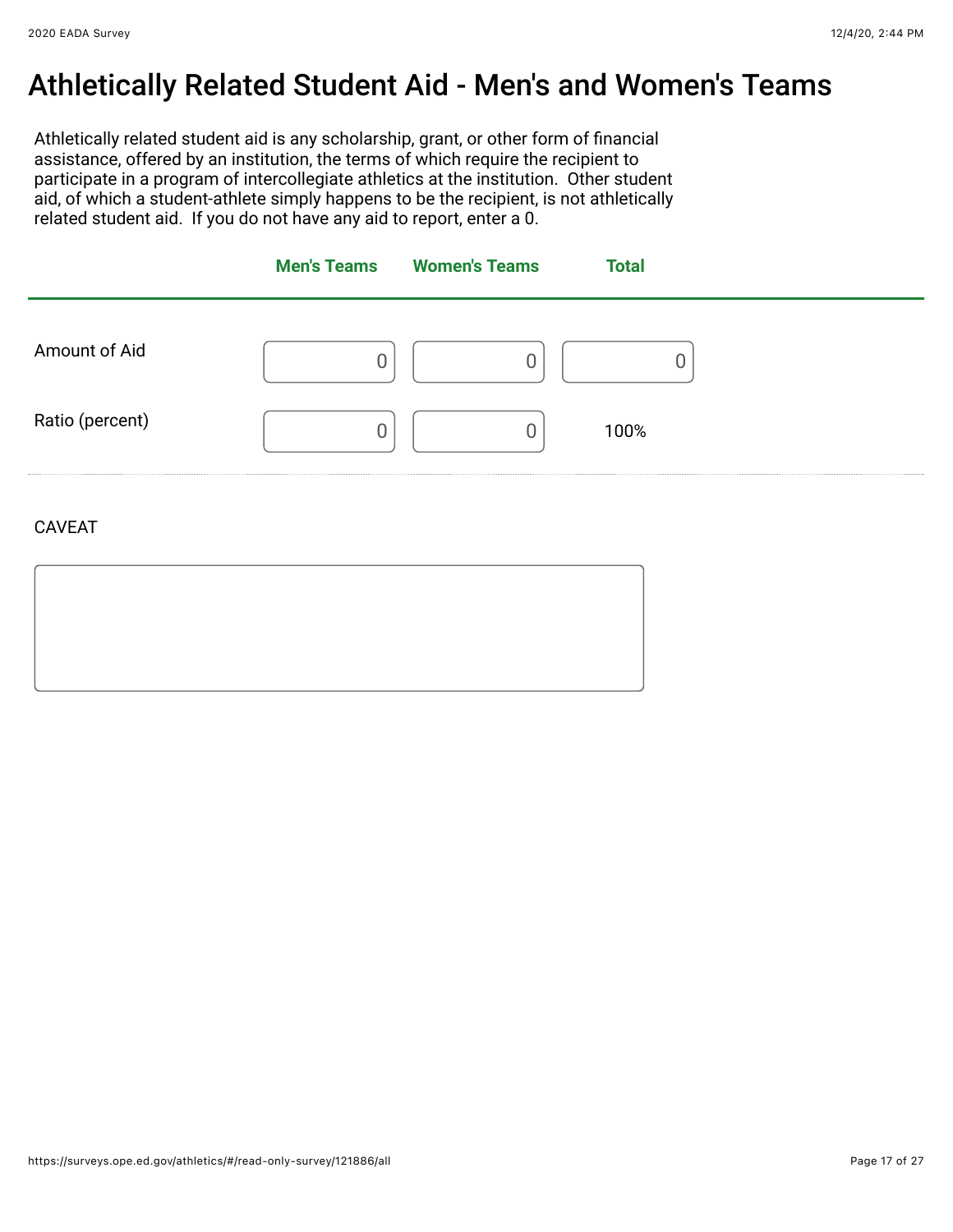### Recruiting Expenses - Men's and Women's Teams

Recruiting expenses are all expenses an institution incurs attributable to recruiting activities. This includes, but is not limited to, expenses for lodging, meals, telephone use, and transportation (including vehicles used for recruiting purposes) for both recruits and personnel engaged in recruiting, and other expenses for official and unofficial visits, and all other expenses related to recruiting. If you do not have any recruiting expenses to report, enter a 0.

|       | <b>Men's Teams</b> | <b>Women's Teams</b> | <b>Total</b> |  |
|-------|--------------------|----------------------|--------------|--|
| Total |                    |                      |              |  |
|       |                    |                      |              |  |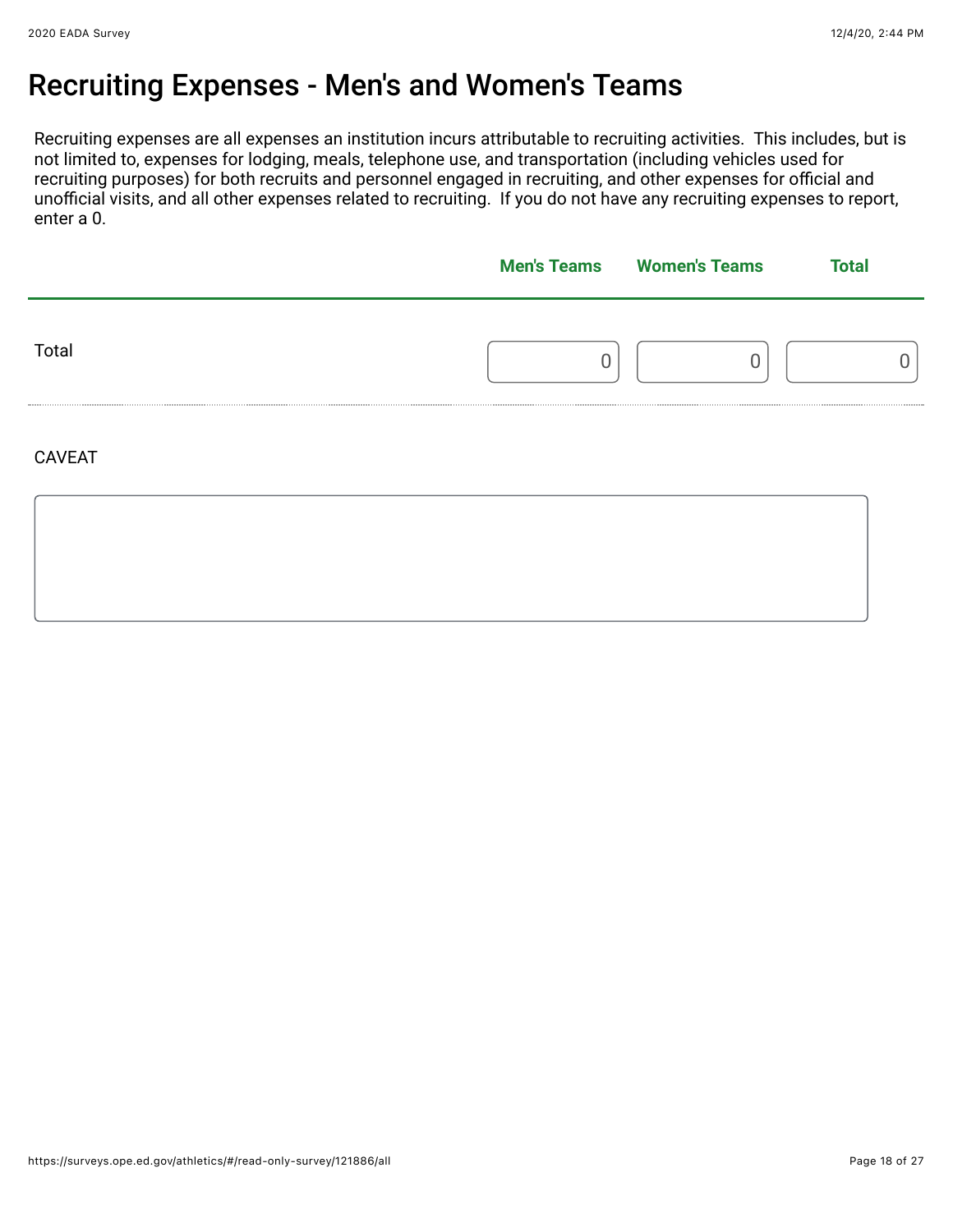### Operating (Game-Day) Expenses - Men's and Women's Teams by Team

Operating expenses are all expenses an institution incurs attributable to home, away, and neutral-site intercollegiate athletic contests (commonly known as "game-day expenses"), for (A) Lodging, meals, transportation, uniforms, and equipment for coaches, team members, support staff (including, but not limited to team managers and trainers), and others; and (B) Officials.

For a sport with a men's team and a women's team that have a combined budget, click [here](https://surveys.ope.ed.gov/athletics2k20/wwwroot/documents/inst_1.pdf) for special instructions.

Report actual numbers, not budgeted or estimated numbers. Please do not round beyond the next dollar.

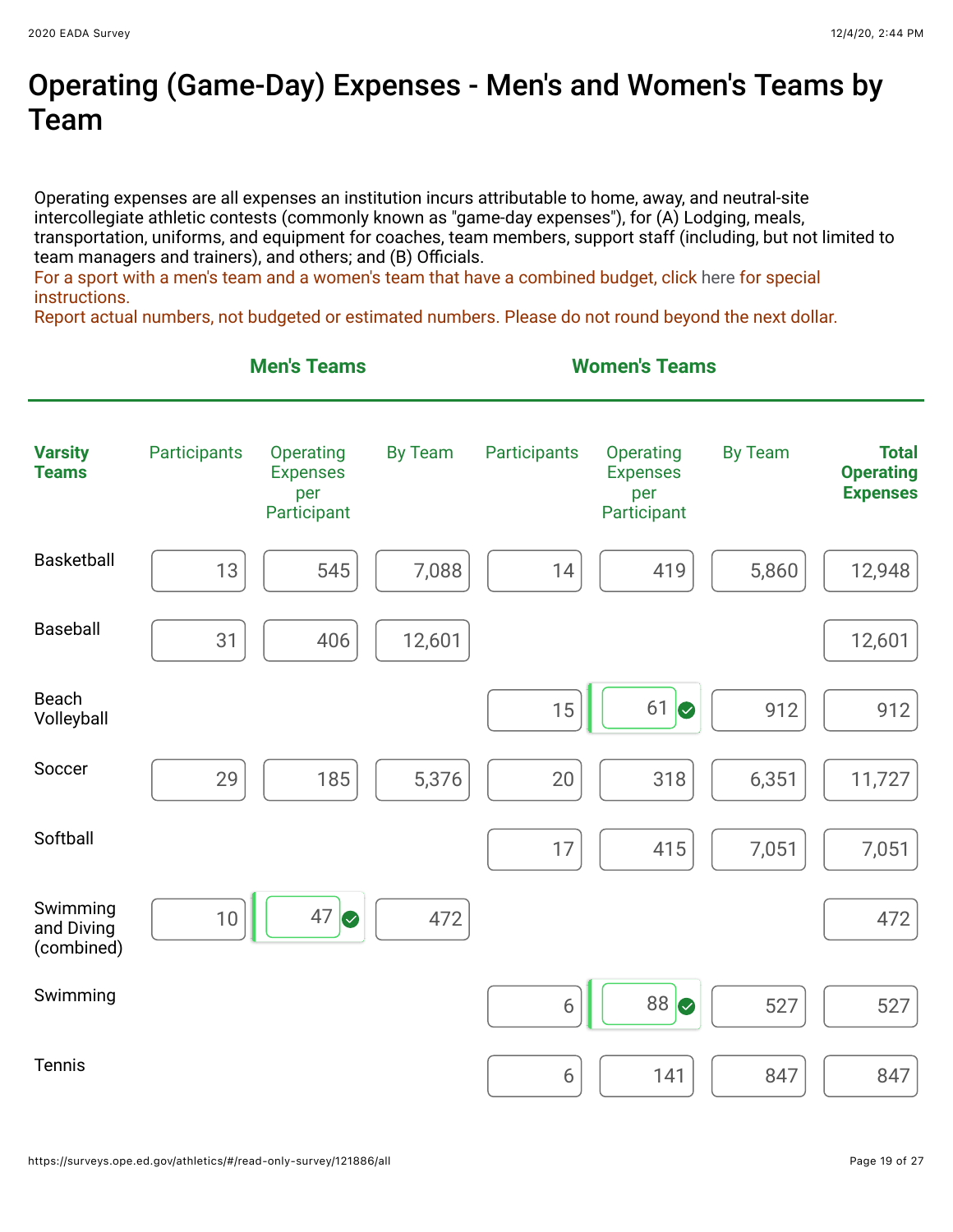

**Note: This screen is for game-day expenses only.**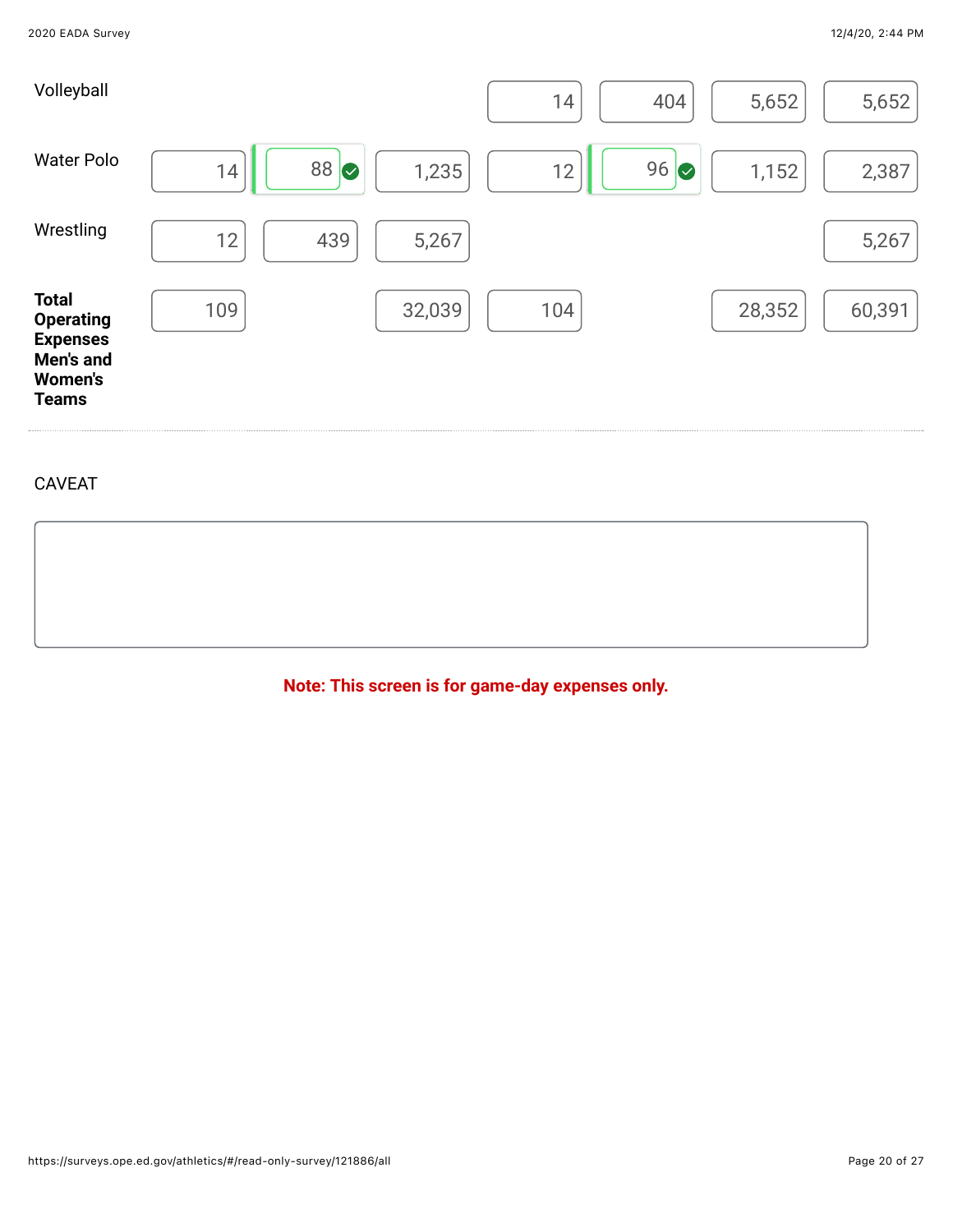### Total Expenses - Men's and Women's Teams

Enter all expenses attributable to intercollegiate athletic activities. This includes appearance guarantees and options, athletically related student aid, contract services, equipment, fundraising activities, operating expenses, promotional activities, recruiting expenses, salaries and benefits, supplies, travel, and any other expenses attributable to intercollegiate athletic activities.

Report actual numbers, not budgeted or estimated numbers. Please do not round beyond the next dollar.

| <b>Varsity Teams</b>           | <b>Men's Teams</b> | <b>Women's Teams</b> | <b>Total</b> |  |
|--------------------------------|--------------------|----------------------|--------------|--|
|                                |                    |                      |              |  |
| Basketball                     | 47,737             | 41,209               | 88,946       |  |
| <b>Baseball</b>                | 120,010            |                      | 120,010      |  |
|                                |                    |                      |              |  |
| <b>Beach Volleyball</b>        |                    | 27,461               | 27,461       |  |
| Soccer                         | 51,085             | 83,004               | 134,089      |  |
|                                |                    |                      |              |  |
| Softball                       |                    | 51,606               | 51,606       |  |
| Swimming and Diving (combined) | 36,608             |                      | 36,608       |  |
|                                |                    |                      |              |  |
| Swimming                       |                    | 30,275               | 30,275       |  |
| Tennis                         |                    | 19,920               | 19,920       |  |
|                                |                    |                      |              |  |
| Volleyball                     |                    | 46,008               | 46,008       |  |
| <b>Water Polo</b>              | 45,353             | 37,126               | 82,479       |  |
|                                |                    |                      |              |  |
| Wrestling                      | 32,813             |                      | 32,813       |  |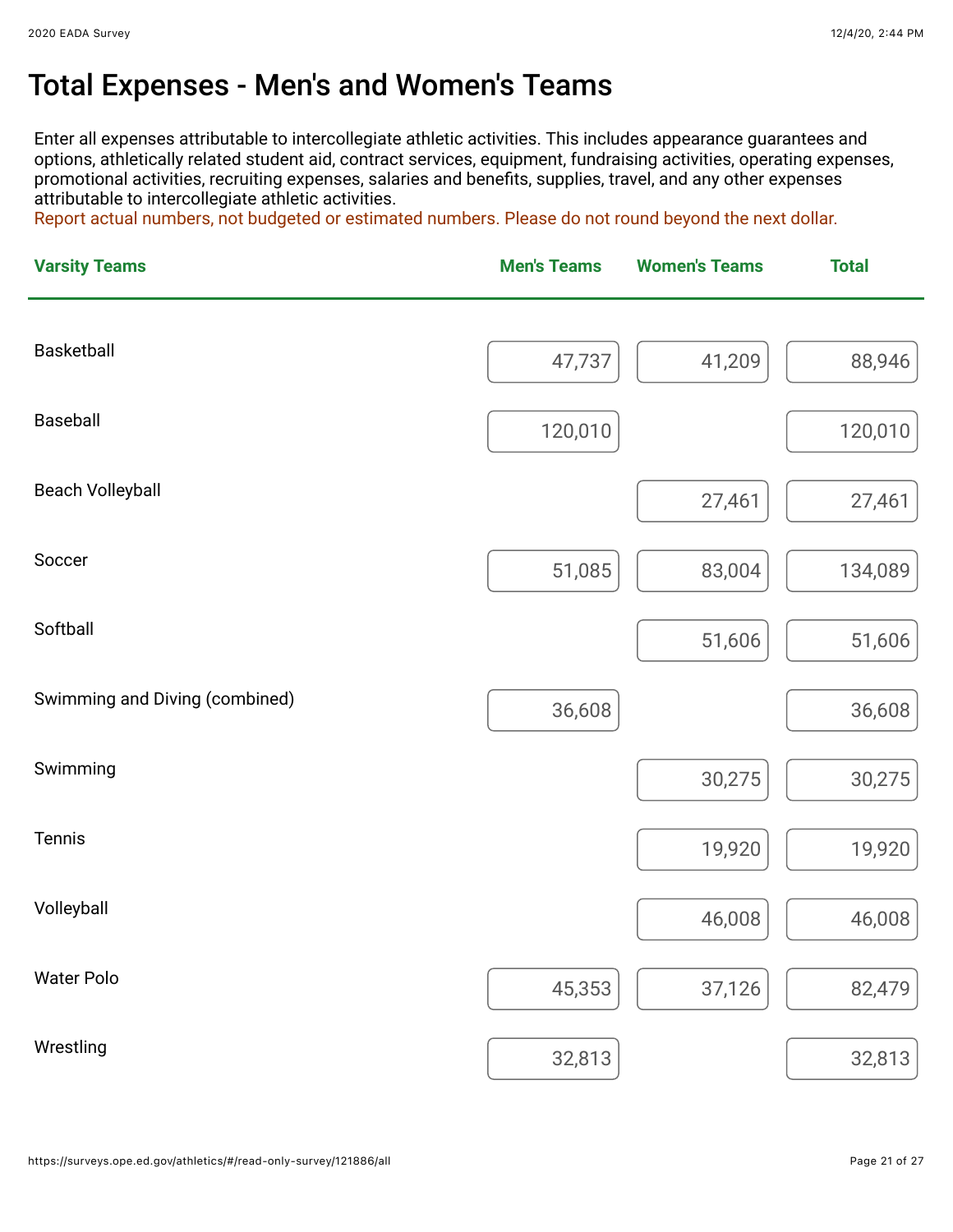| Total Expenses of all Sports, Except Football and<br><b>Basketball, Combined</b>             | 285,869 | 295,400 | 581,269   |
|----------------------------------------------------------------------------------------------|---------|---------|-----------|
| Total Expenses Men's and Women's Teams                                                       | 333,606 | 336,609 | 670,215   |
| Not Allocated by Gender/Sport (Expenses not<br>attributable to a particular sport or sports) |         |         | 548,359   |
| <b>Grand Total Expenses</b>                                                                  |         |         | 1,218,574 |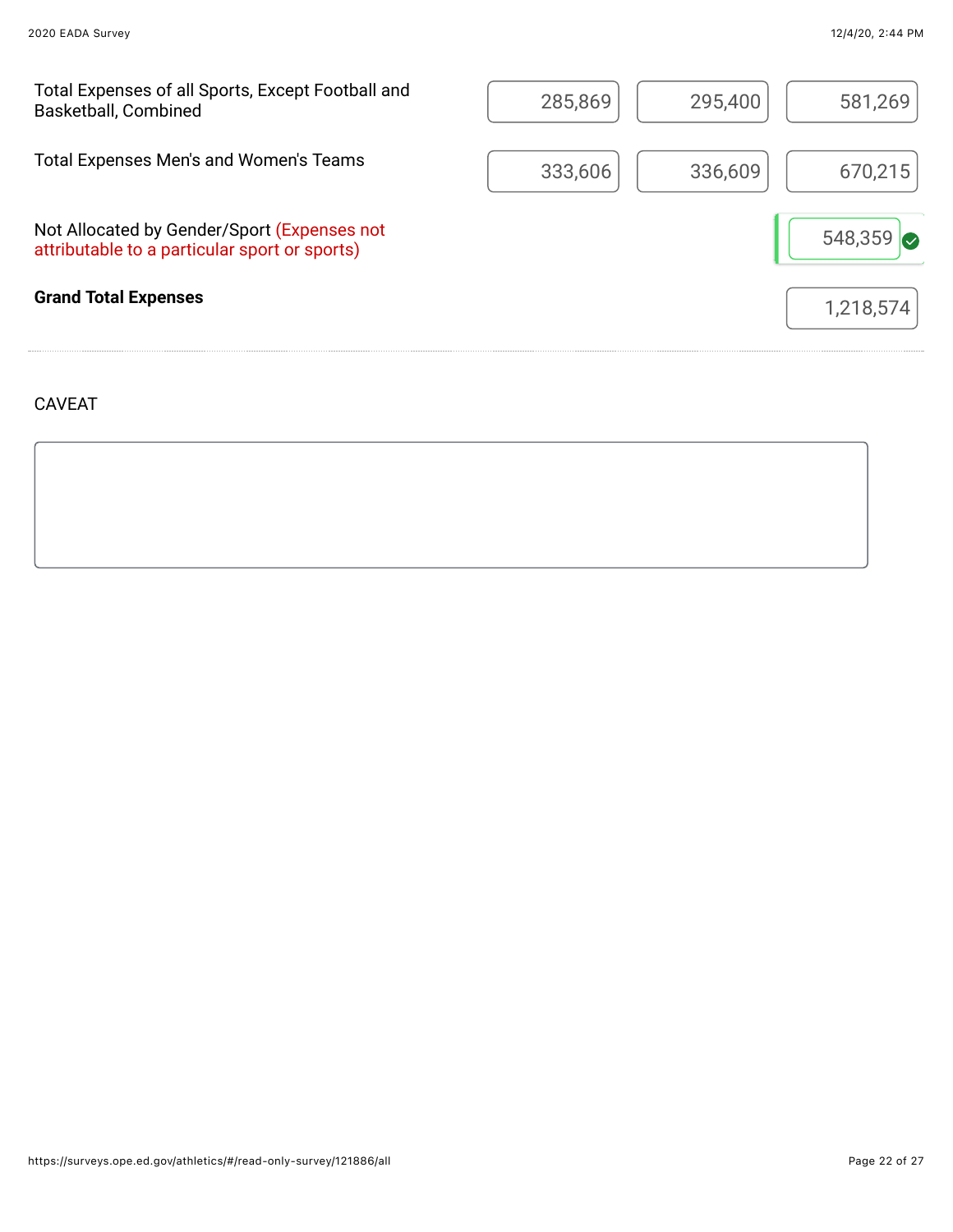### Total Revenues - Men's and Women's Teams

Your total revenues must cover your total expenses.

Enter all revenues attributable to intercollegiate athletic activities. This includes revenues from appearance guarantees and options, an athletic conference, tournament or bowl games, concessions, contributions from alumni and others, institutional support, program advertising and sales, radio and television, royalties, signage and other sponsorships, sport camps, state or other government support, student activity fees, ticket and luxury box sales, and any other revenues attributable to intercollegiate athletic activities.

Report actual numbers, not budgeted or estimated numbers. Please do not round beyond the next dollar.

| <b>Varsity Teams</b>           | <b>Men's Teams</b> | <b>Women's Teams</b> | <b>Total</b> |
|--------------------------------|--------------------|----------------------|--------------|
| Basketball                     |                    |                      |              |
|                                | 47,737             | 41,209               | 88,946       |
| <b>Baseball</b>                | 120,010            |                      | 120,010      |
| <b>Beach Volleyball</b>        |                    | 27,461               | 27,461       |
| Soccer                         | 51,085             | 83,004               | 134,089      |
| Softball                       |                    | 51,606               | 51,606       |
| Swimming and Diving (combined) | 36,608             |                      | 36,608       |
| Swimming                       |                    | 30,275               | 30,275       |
| Tennis                         |                    | 19,920               | 19,920       |
| Volleyball                     |                    | 46,008               | 46,008       |
| <b>Water Polo</b>              | 45,353             | 37,126               | 82,479       |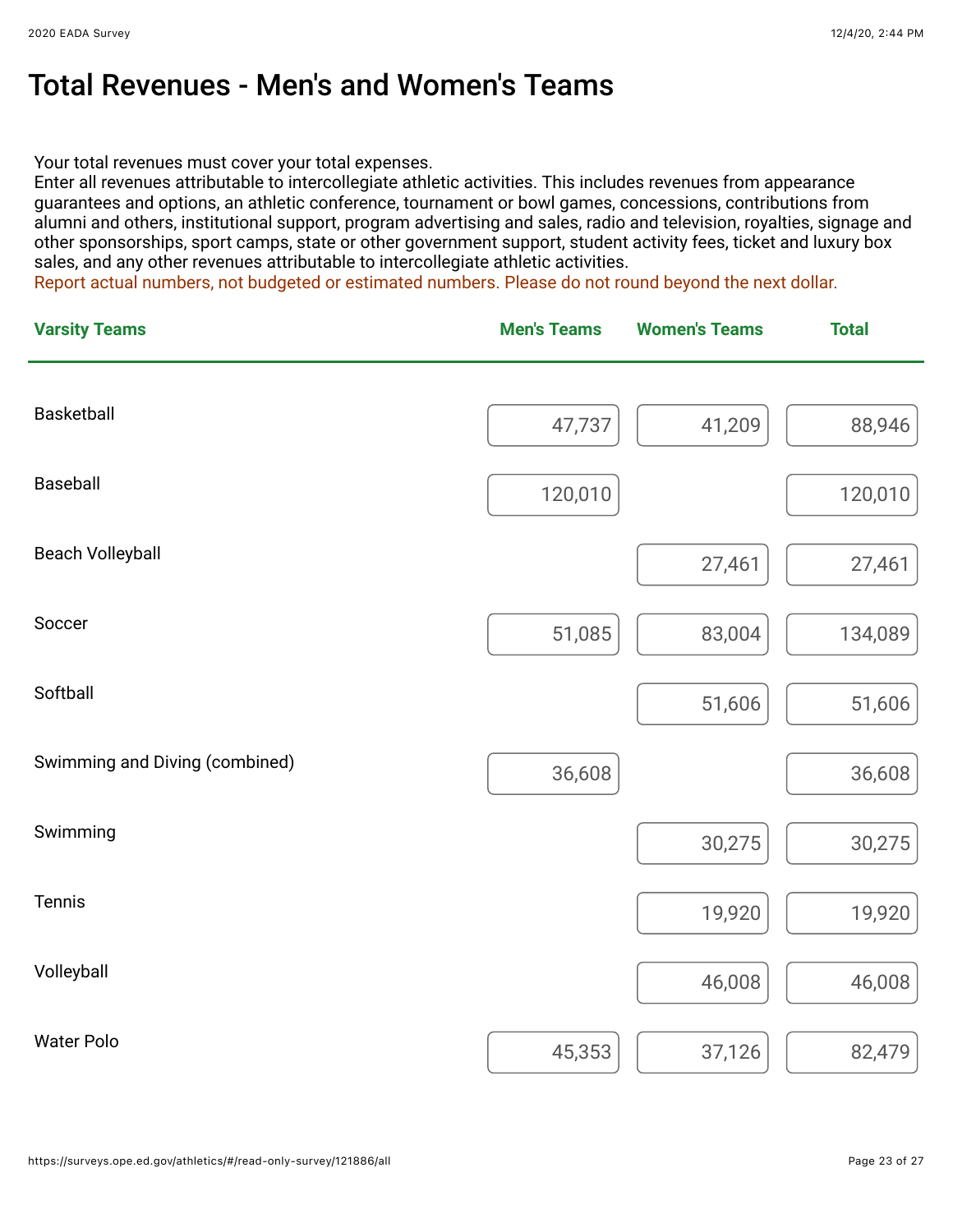| Wrestling                                                                                    | 32,813             | 32,813          |
|----------------------------------------------------------------------------------------------|--------------------|-----------------|
| Total Revenues of all Sports, Except Football and<br>Basketball, Combined                    | 285,869<br>295,400 | 581,269         |
| Total Revenues Men's and Women's Teams                                                       | 333,606<br>336,609 | 670,215         |
| Not Allocated by Gender/Sport (Revenues not<br>attributable to a particular sport or sports) |                    | 548,359 $\circ$ |
| Grand Total for all Teams (includes by team and not<br>allocated by gender/sport)            |                    | 1,218,574       |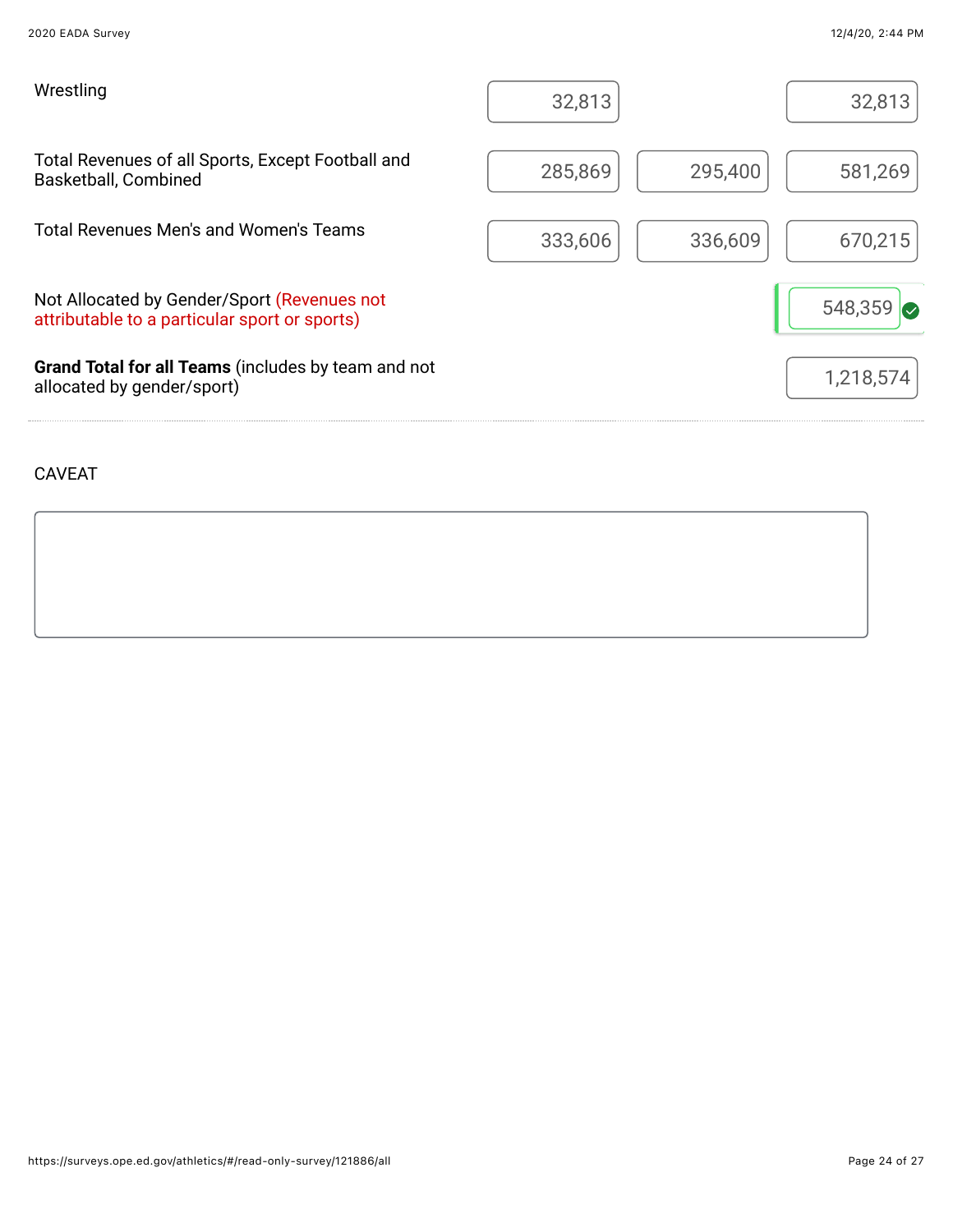## Summary - Men's and Women's Teams

#### **Your Grand Total Revenues must be equal to or greater than your Grand Total Expenses or you will not be able to lock your survey.**

|                |                                                                              | Men's<br><b>Teams</b> | <b>Women's</b><br><b>Teams</b> | <b>Total</b> |  |
|----------------|------------------------------------------------------------------------------|-----------------------|--------------------------------|--------------|--|
| 1              | <b>Total of Head Coaches' Salaries</b>                                       | 153,768               | 166,144                        | 319,912      |  |
| $\overline{2}$ | <b>Total of Assistant Coaches' Salaries</b>                                  | 18,337                | 30,943                         | 49,280       |  |
| 3              | Total Salaries (Lines 1+2)                                                   | 172,105               | 197,087                        | 369,192      |  |
| 4              | <b>Athletically Related Student Aid</b>                                      | $\mathbf 0$           | $\overline{0}$                 | $\mathbf{0}$ |  |
| 5              | <b>Recruiting Expenses</b>                                                   | $\overline{0}$        | 0                              | $\mathbf{0}$ |  |
| 6              | <b>Operating (Game-Day) Expenses</b>                                         | 32,039                | 28,352                         | 60,391       |  |
| 7              | <b>Summary of Subset Expenses (Lines</b><br>$3+4+5+6)$                       | 204,144               | 225,439                        | 429,583      |  |
| 8              | <b>Total Expenses for Teams</b>                                              | 333,606               | 336,609                        | 670,215      |  |
| 9              | <b>Total Expenses for Teams Minus Subset</b><br>Expenses (Line $8 -$ Line 7) | 129,462               | 111,170                        | 240,632      |  |
| 10             | <b>Not Allocated Expenses</b>                                                |                       |                                | 548,359      |  |
| 11             | Grand Total Expenses (Lines 8+10)                                            |                       |                                | 1,218,574    |  |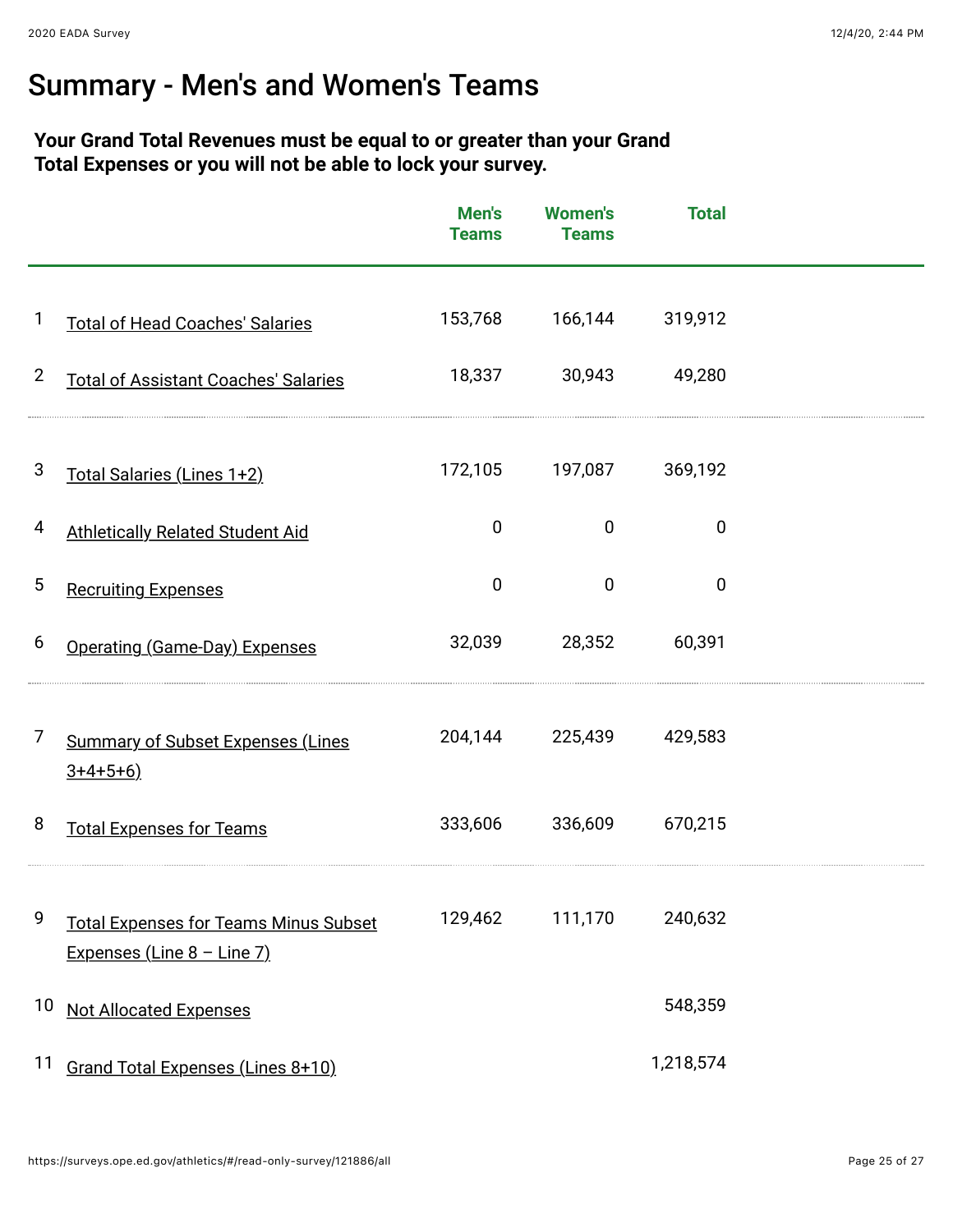| 12 | <b>Total Revenues for Teams</b>                                    | 333,606 | 336,609 | 670,215   |  |
|----|--------------------------------------------------------------------|---------|---------|-----------|--|
| 13 | <b>Not Allocated Revenues</b>                                      |         |         | 548,359   |  |
| 14 | Grand Total Revenues (Lines 12+13)                                 |         |         | 1,218,574 |  |
| 15 | <b>Total Revenues for Teams minus Total</b>                        | 0       | 0       | 0         |  |
|    | <b>Expenses for Teams (Line 12-Line 8)</b>                         |         |         |           |  |
| 16 | Grand Total Revenues Minus Grand Total Expenses (Line 14- Line 11) |         |         | 0         |  |

To return to a data entry screen, click on the link in the Navigation Menu. To proceed to the Supplemental Information screen, click on the link in the Navigation Menu or click on the "Next" button on this screen.